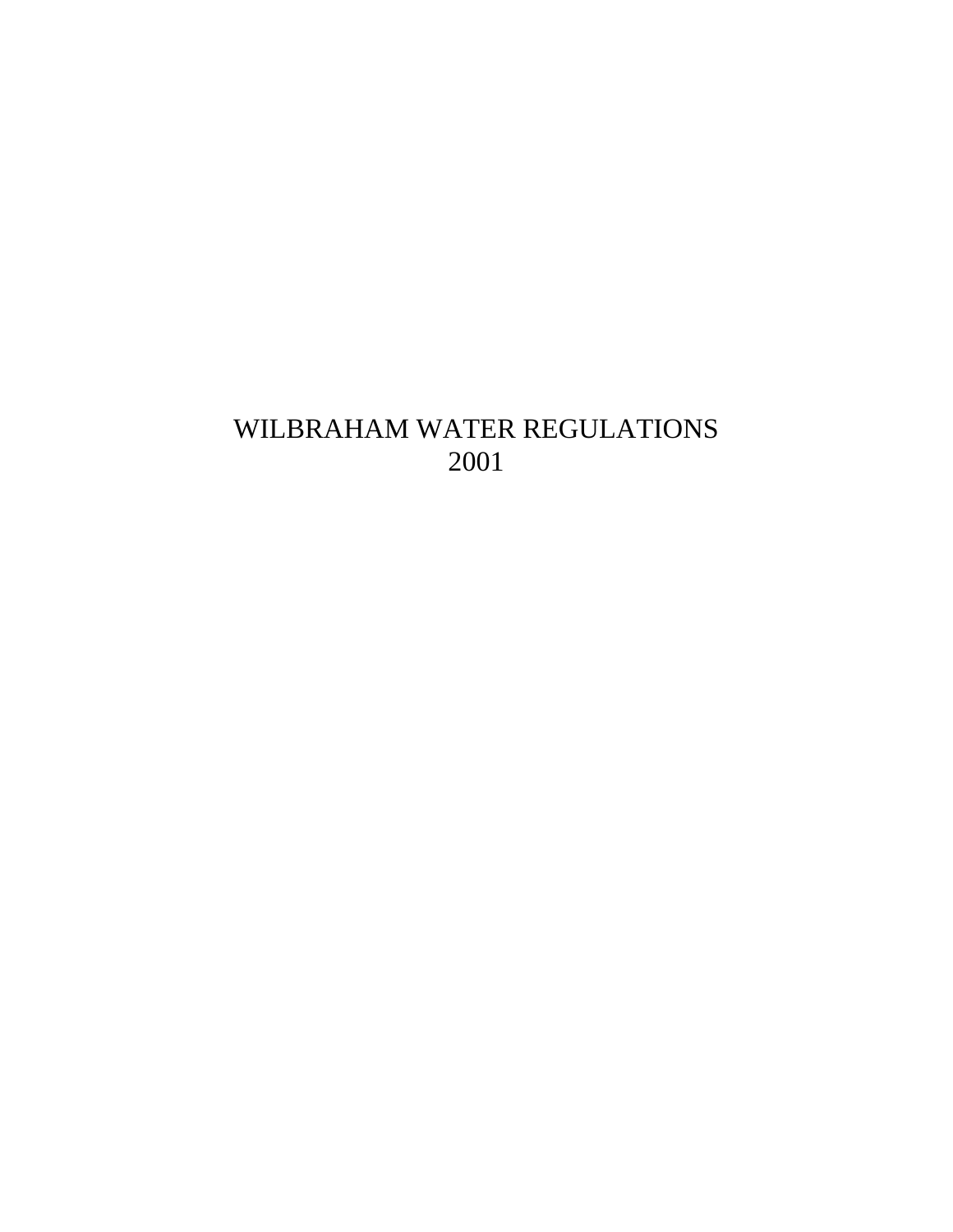## TABLE OF CONTENTS

| OF WATER MAINS AND ALLOCATION OF<br><b>INSTALLATION COSTS FOR SAME</b> |  |
|------------------------------------------------------------------------|--|

## APPENDIX

| ON MILLER STREET |  |
|------------------|--|
|                  |  |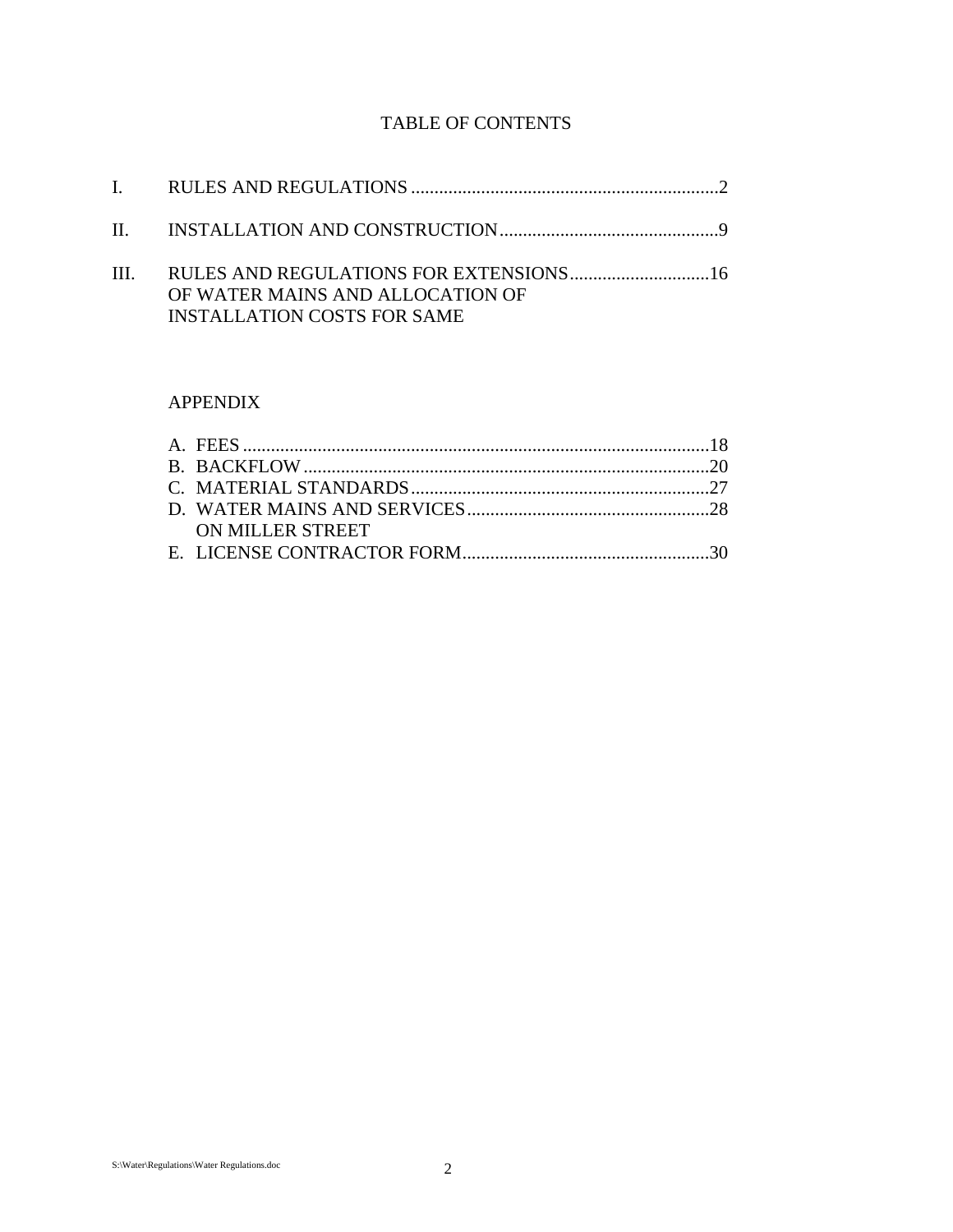#### **TOWN OF WILBRAHAM WATER DEPARTMENT RULES AND REGULATIONS**

## **BOARD OF WATER COMMISSIONERS**

Leland P. Miner, Chairman Albert E. Kirk Zigmund A. Peret

#### **I. RULES AND REGULATIONS FOR USERS**

The following rates and regulations, and all subsequent changes in same or amendments and additions thereto, shall constitute a part of the contract with every person, corporation and owner of property supplied with Town water, and every such person, corporation and property owner using such supply shall be considered as having expressed consent to be bound thereby.

A copy of these regulations may be obtained upon application, and all persons are requested to read the same carefully, as failure to know the Rules and Regulations will not excuse anyone from the consequences of neglect or infringement of such Rules and Regulations.

#### A. ENTRANCES

All applications for the use of Town water must be made in writing to the Water Department and must be signed by the owner of the property.

Installation of water service or services by the Wilbraham Water Department will be billed to the owner at cost of labor and materials plus overhead. Overhead will be charged at a rate of 25% of the material cost, and reflect the Department's operating expenses.

#### B. WATER RATES

Water rates will be established by the Board of Water Commissioners on a per cubic foot basis. One cubic foot equals 7.48 gallons of water.

The minimum charge for each installed meter other than fire service meters will be made semi-annually. This charge shall be determined by the Board of Water Commissioners. Users of unmetered Fire Service connections shall pay a annual standby charge (see Appendix A: Fees) for each such connection.

To encourage industrial and commercial development, and be competitive with water rates in other communities, a Special Commercial Rate is offered to any commercial or industrial customer whose water use is equal to or greater than  $1/25<sup>th</sup>$  (4%) of the Water Department's 3-year average annual total billed use.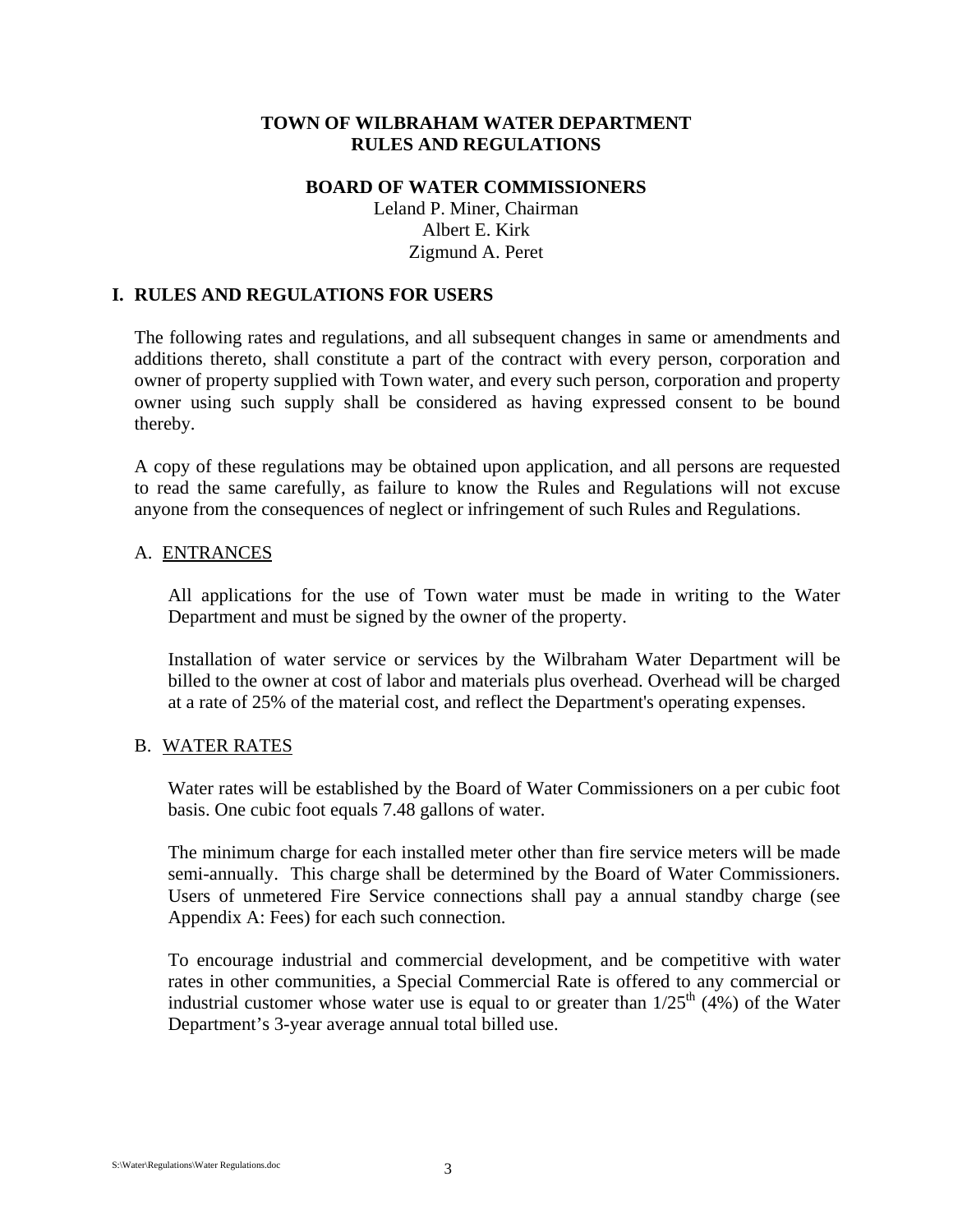The rationale is that such a user:

- 1. Practices water conservation because it is a significant cost element in total operating cost.
- 2. Pays for commercial services such as inspection of back-flow prevention devices fully covering the cost of these services.
- 3. Consumes department services at a rate significantly less that the usual user, thereby absorbing a significant portion of the department's fixed costs.
- 4. Is aware of the unusually inexpensive commercial water rate available in Springfield.

#### C. CONSTRUCTION USE

Where water is required for construction purposes, at the discretion of the Water Superintendent, a meter shall be installed at cost of labor and materials plus overhead with minimum charge set by the Board of Water Commissioners (see Appendix A: Fees) and water used will be charged at the established rate. Loss or damage of the temporary meter or other equipment loaned for any purpose shall be billed to the applicant or Water customer at current replacement cost. A deposit equal to the replacement cost of the meter will be required in advance of each such temporary connection.

#### D. GENERAL RULES

- 1. The Town water is said to be supplied or delivered to any premises when it is furnished to the meter valve on such premises, whether the water is used or not.
- 2. The owner of the property supplied will be charged for all water furnished the premises during his ownership, and will be held liable for all charges on the account of same. When the ownership of the property changes, the full name and address of the new owner shall be given to the water office at once, in order that bills may be properly rendered. New owners shall be responsible for the payment of subsequent water bills.
- 3. Every service pipe must be provided with a stop, waste cock or valve, meter backflow device at the point of entry and easily accessible and fully protected from freezing; all pipes in such premises must be laid and so arranged that they can be fully drained by such stop-cock or valve. All persons taking the Town water shall keep their service pipes within their premises in good repair and protected from frost or damage by other causes.
- 4. The Water Department will not be held responsible for supplying water at a time of power or mechanical failure or for any other interruption of service beyond its control.
- 5. Whenever any Town-owned water main is laid in a duly approved private street or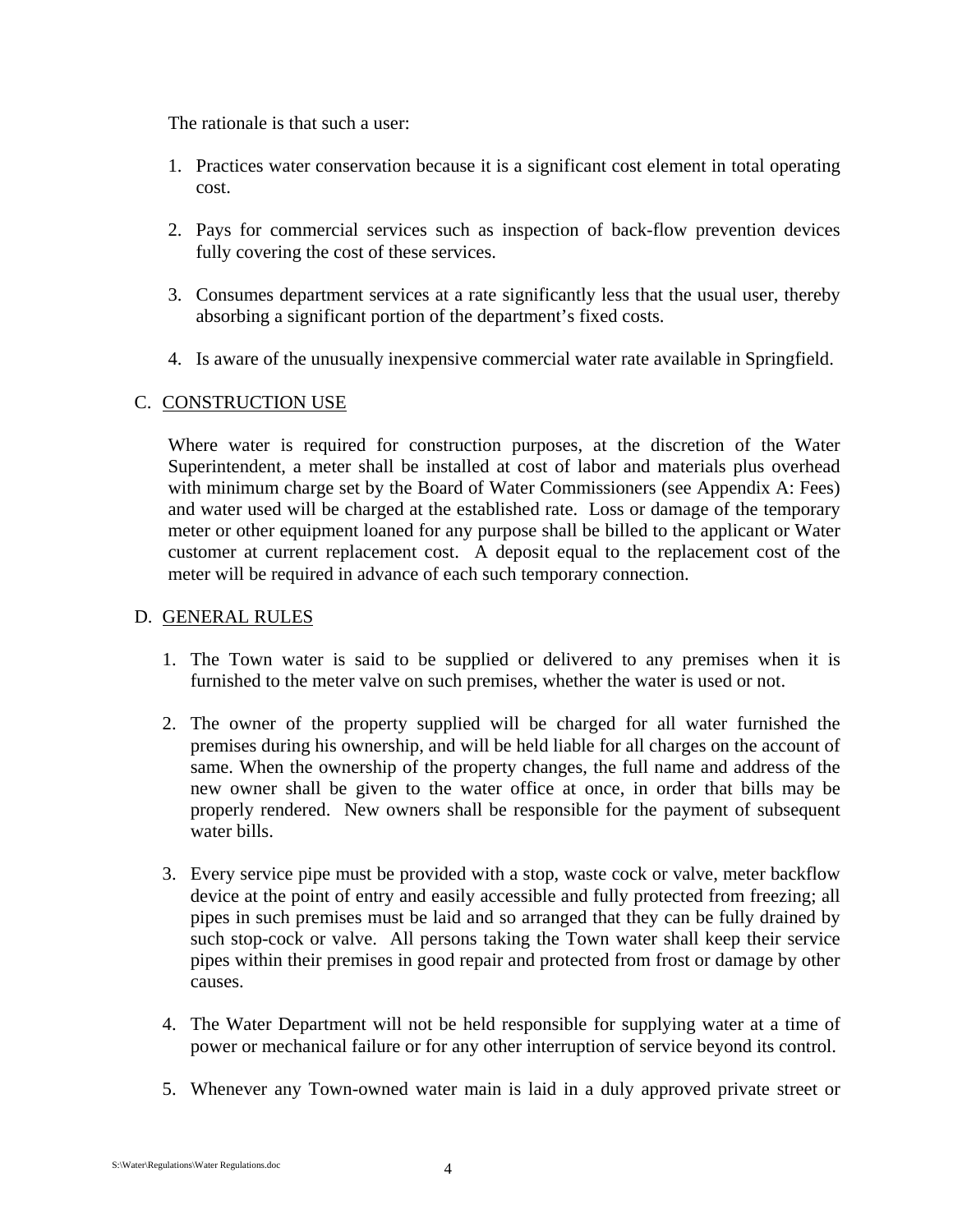way, the owners of such street or way shall grant to the Town of Wilbraham such rights and privileges as the Board of Water Commissioners may deem necessary and to include the following exclusive rights:

- a) The right to maintain forever such water pipes as said Board may see fit to lay in said street or way;
- b) The right to control forever any and all connections and installation.
- c) The right to enter forever and open said street or way at any and all times for the purpose of exercising the aforesaid right or any rights granted to said Town in the premises.
- d) The rendering of separate and independent bills for Town water supplied to individual customers through separate service pipes connected to any privately-owned water mains or pipes (in both public and private street ways) shall be contingent upon the exclusive control by the Water Department of such connections and their appurtenances and subject to any general or special requirements which the Board of Water Commissioners may deem necessary for the mutual interest to the Town and the customers.
- 6. No water taker shall be allowed to supply water to any dwelling other than the one in which the meter has been located. No person shall take or carry any Town water from any public hydrant, watering tank, or fountain, without the consent of the Water Commissioners.
	- a) Public fire hydrants are installed and maintained by and at the expense of the Water Department for the sole purpose of fire protection. The members of the Fire Department may operate the same for the legitimate purpose of extinguishing fires. No other use of such hydrants shall be made without the consent of the Board of Water Commissioners and/or the Director of Public Works.
	- b) No plumber or other person except an employee of the Water Department shall tap any Town water main under the control of the Water Department or connect any service pipe therewith before the meter, nor shall any plumber or any other person turn on or shut off the water from any service pipe connected to such water main. The Town regards such actions as larceny of property and will prosecute seeking a criminal complaint.
	- c) No person shall be awarded any abatement, compensation, or damages due to shutting off or limitations of the use of water for any cause, which the Board of Water Commissioners may reasonably deem necessary. The rendering of separate and independent bills for Town water supplied to individual customers through separate service pipes connected to any privately-owned water mains or pipes (in both public and private streets or ways) shall be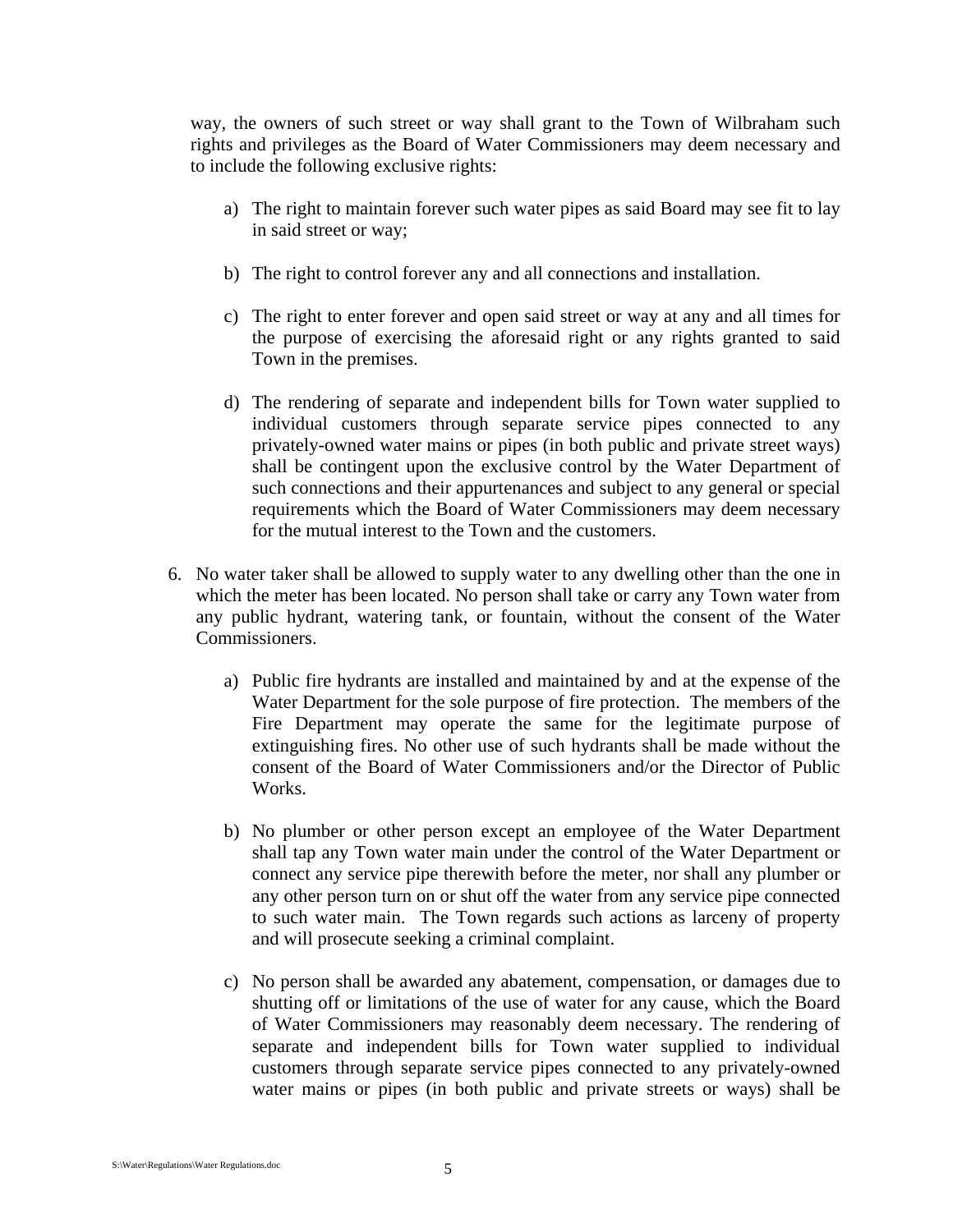contingent upon the exclusive control by the Water Department of such.

- 7. The Board of Water Commissioners reserves the right in times of emergency to shut off the water temporarily without notice (although it is intended to give such notice when possible) for necessary repair, extension, alterations, or other necessary work connected with the distribution system.
- 8. All customers having boilers or domestic water heaters on their premises not fitted with vacuum valves or other safety devices, or not supplied through tanks, are hereby cautioned against danger of collapse, and are notified that neither the Town, nor its department personnel, will be responsible for damages resulting from the shutting off of water.
- 9. A customer shall be awarded any abatement, compensation, or damages due to the shutting off or the limitation of the use of water for any cause, which the Board of Water Commissioners may reasonably deem necessary. As public interest may require, the Board of Water Commissioners reserves the right to limit or prohibit use of Town water for production or manufacturing purposes (except for feeding steam boilers). Further, when the Massachusetts D.E.P. may so require, the right is reserved to stop or limit the use of water for fountains, garden hose, lawn sprinklers, and similar items, and all manufacturing purposes.
- 10. Any omission or delay on the part of the Board of Water Commissioners or its personnel in exercising the rights reserved under sections 7-9 shall not constitute or be construed as a waiver of such rights.
- 11. The Board of Water Commissioners, the Water Department and their personnel shall be permitted free access at all reasonable times and hours to all parts of the building or premises of any water taker, for the purpose of installing, testing, removing, repairing, or reading meters, or to examine the water pipes and their appurtenances and the manner of their use. A water taker's refusal of access at reasonable times shall constitute grounds for shutting off the water, but only after a seven (7) day notice from the Board of Water Commissioners.
- 12. If any customer shall violate any of the foregoing Rules and Regulations, his water supply will be stopped and will not be turned on again until rectification is made and the expense paid by the customer for the costs of shutting off and turning on. (See Appendix A: Fees)

#### E. METERS

The entire supply of Town water through each separate service tap and pipe for any and all premises, must be furnished through one primary meter, and at established rates; all water passing through such meters will be charged to the owner of the property supplied, whether the water is used or wasted.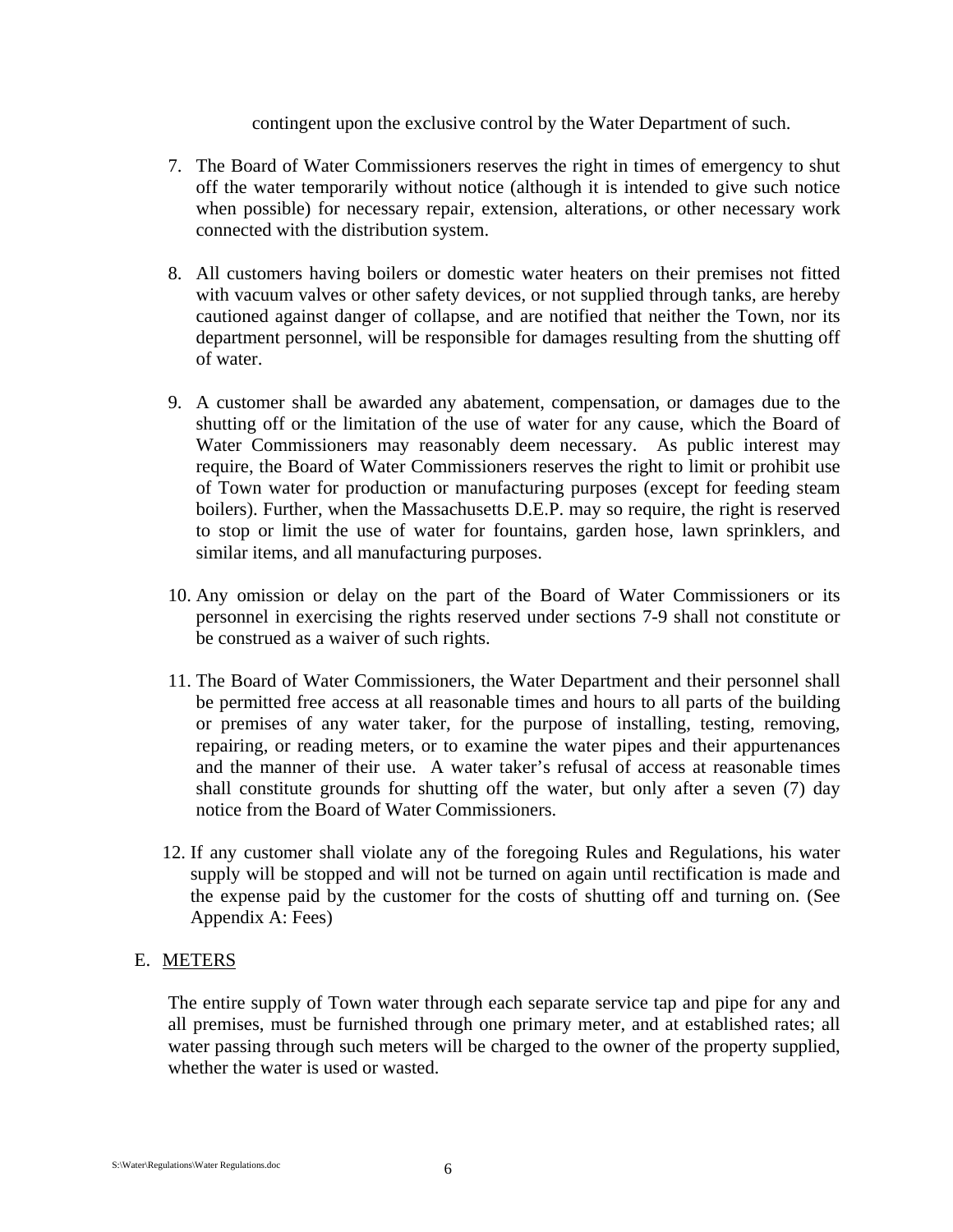- 1. The necessary meters, which shall have been approved by the Board of Water Commissioners, shall be installed by the Water Department at the expense of the property owners, and shall remain the property of the Town of Wilbraham Water Department
- 2. Such meters may be located between the street-valve or curb-stop and the premises of buildings supplied, or within such premises or buildings, as may be determined by the Superintendent; and, if located within such premises or buildings, they must be placed adjacent to the owner's shut-off valve or stop and waste cock.
- 3. Only authorized employees of the Water Department will be allowed to install, remove, repair, or adjust any primary meter.
- 4. The property owner must keep all such primary meters on his premises easily accessible for reading and inspection at all times.
- 5. The cost of the ordinary care and repairs of all primary meters is borne by the Water Department; the cost of unusual repairs (e.g., necessitated by freezing, hot water, tampering,) due or attributable to any negligence or other wrongdoing on the part of the user shall be borne by the property owner. Meters will be removed and checked for faulty operation at the request of the property owners. A service charge (see Appendix A: Fees) will be assessed to the property owner if the meter is found to be accurate or under-registering within 1 ½%. No charge will be made for meters found to be over-registering.
- 6. If additional or auxiliary meters are wanted for the purpose of determining subdivisions of supply through primary meters, they may be furnished at the expense of the property owner who must assume all responsibility of reading and maintaining same.
- 7. All water meters shall be equipped with outside readers as approved by the Board of Water Commissioners, and installed by the Water Department where considered by them most appropriate and convenient. These readers shall remain the property of the Water Department.

On new water installations, the meter and outside reader shall be installed at the same time; the cost of the entire metering system shall be borne by the property owners. On installations where meters already exist, readers shall be installed as rapidly as time and conditions permit as judged by the Board of Water Commissioners. The cost of these installations shall be borne by the Water Department**.** Other costs from the curb box to the house are the responsibility of the homeowner.

Costs or ordinary care and repair of all outside readers will be borne by the Water Department. Cost of unusual repairs due to carelessness or neglect on the part of the user shall be borne by the property owner.

S:\Water\Regulations\Water Regulations.doc 7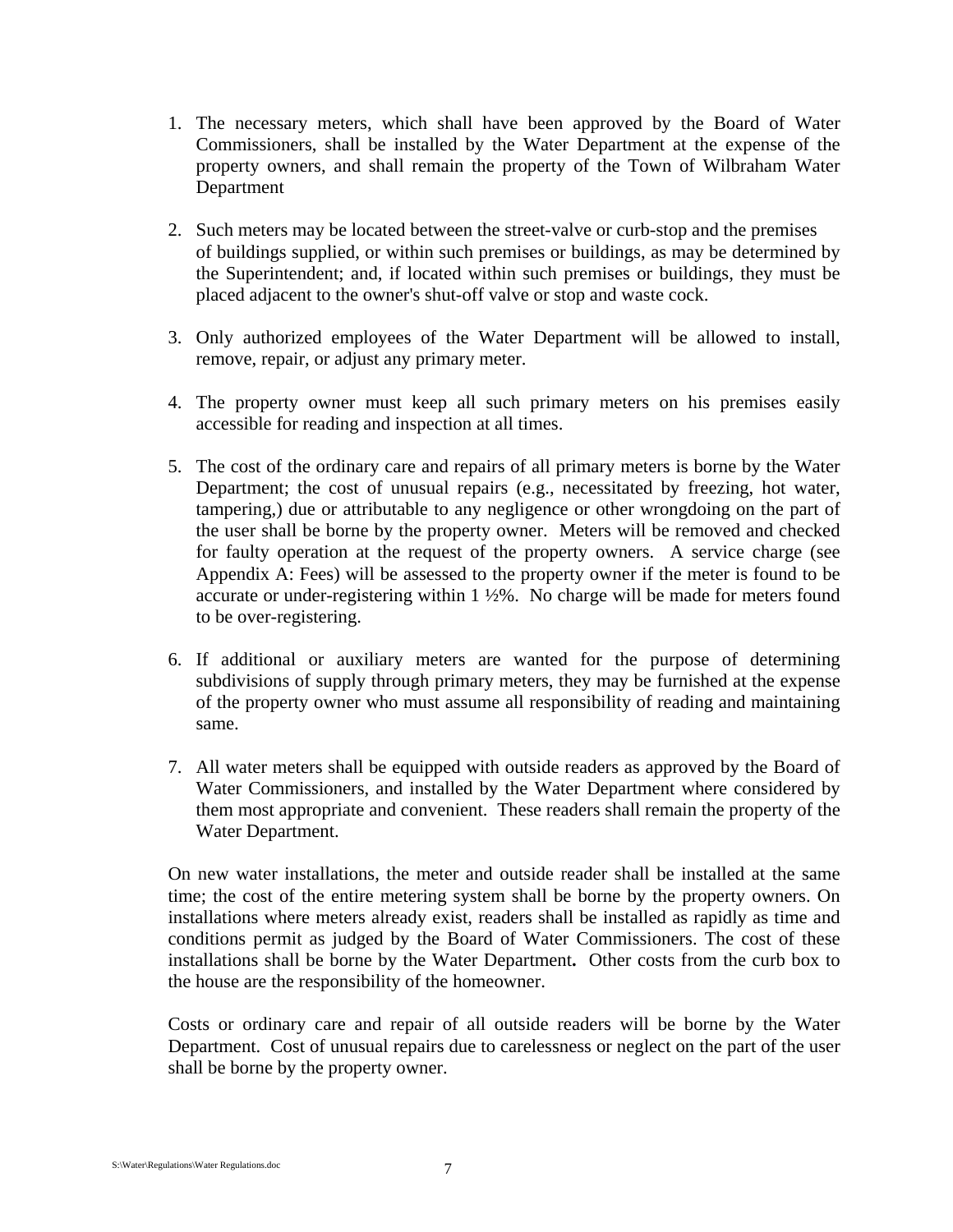#### F. METER TAMPERING

Any evidence found on the property owner's premises of attempting to divert water from being run through and recorded by the Water Department meter will be considered meter tampering. This can include, but not necessarily be limited to, broken or cut lead seals at the meter; removal of, or obvious tampering with the meter and/or its components; or diversion of Town water prior to its passing through the meter.

When meter tampering is suspected, a firmly worded letter will be sent by the Board of Water Commissioners to give the property owner opportunity to be heard as to why steps to prosecute shall not be taken requesting appropriate financial redress for estimated water usage that may have been consumed but not recorded. If no satisfactory response to this letter is received by the Board, a second letter will be sent notifying the customer that the existing meter will be replaced at the property owner's expense on the assumption that the current meter is now suspect functionally.

Failure to respond to the Board's request for redress relative to the above may result in water shut off and/or other action by the Board under Mass. Gen. Laws Chapter 165, Section 11 in Criminal Court or Chapter 266, Section 25 and all other applicable statutes of the Commonwealth.

#### G. BILLS AND PAYMENTS

- 1. Meters are read at regular intervals for billing, so far as it may be practicable to do so, and the charges rendered are for semi-annual periods as shown on the bills. Consumers are advised to take readings of their meters as frequently as may be convenient, as possible leaks or excessive usage may be sooner detected and subsequent large bills prevented.
- 2. When the meter is not available for reading, the meter reader will leave a card for the owner to return to the Water Department. If the card is not returned in time for normal bill preparation, the owner will be billed for half of his preceding year's total.
- 3. Unpaid bills rendered in the previous calendar year may be added as a lien to the Real Estate Property Tax for the current year, Section 42A through 42F, inclusive.
- 4. The Board of Water Commissioners and its personnel will undertake to deliver to property owners via the U. S. Postal Service the original bills for water and other charges against them, as committed by the Board of Water Commissioners, and the sending of such original bills may be deemed to constitute a sufficient notification of same and a demand for their prompt payment. The failure of the property-owner to receive his bill does not relieve him from the obligation of its payment nor from the consequences of its non-payment as required. Subsequent courtesy notices of delinquent bills may or may not be given to such property-owners, as may be determined by the Board of Water Commissioners from time to time.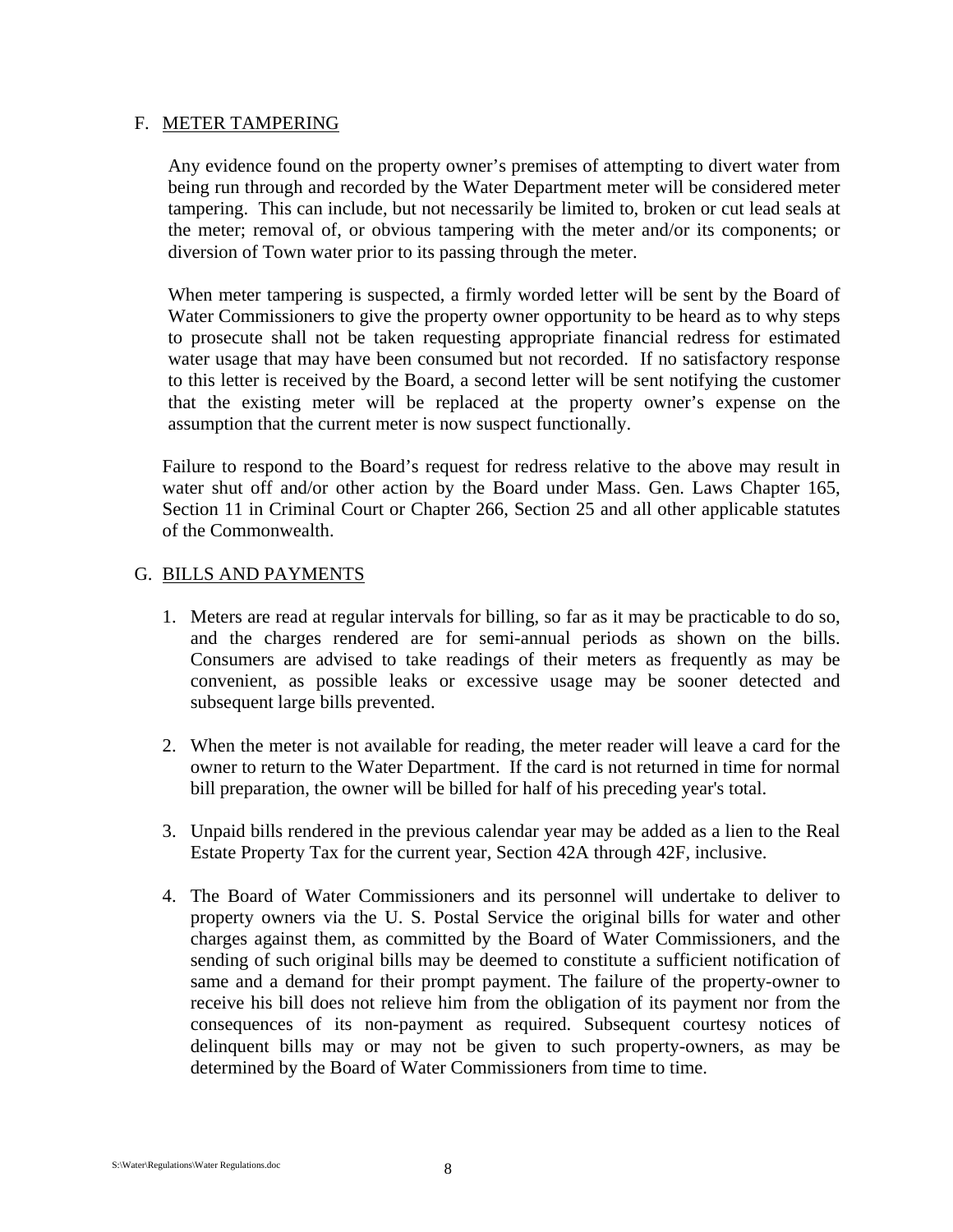- 5. All bills due to the Water Department of the Town of Wilbraham are payable to the Town Collector and must be paid within thirty days after billing date.
- 6. A charge will be made for turning water service on or off. **(**See Appendix A: Fees)
- 7. An additional charge for over-time will be charged in the event the turn-on or turn-off request falls outside normal working hours.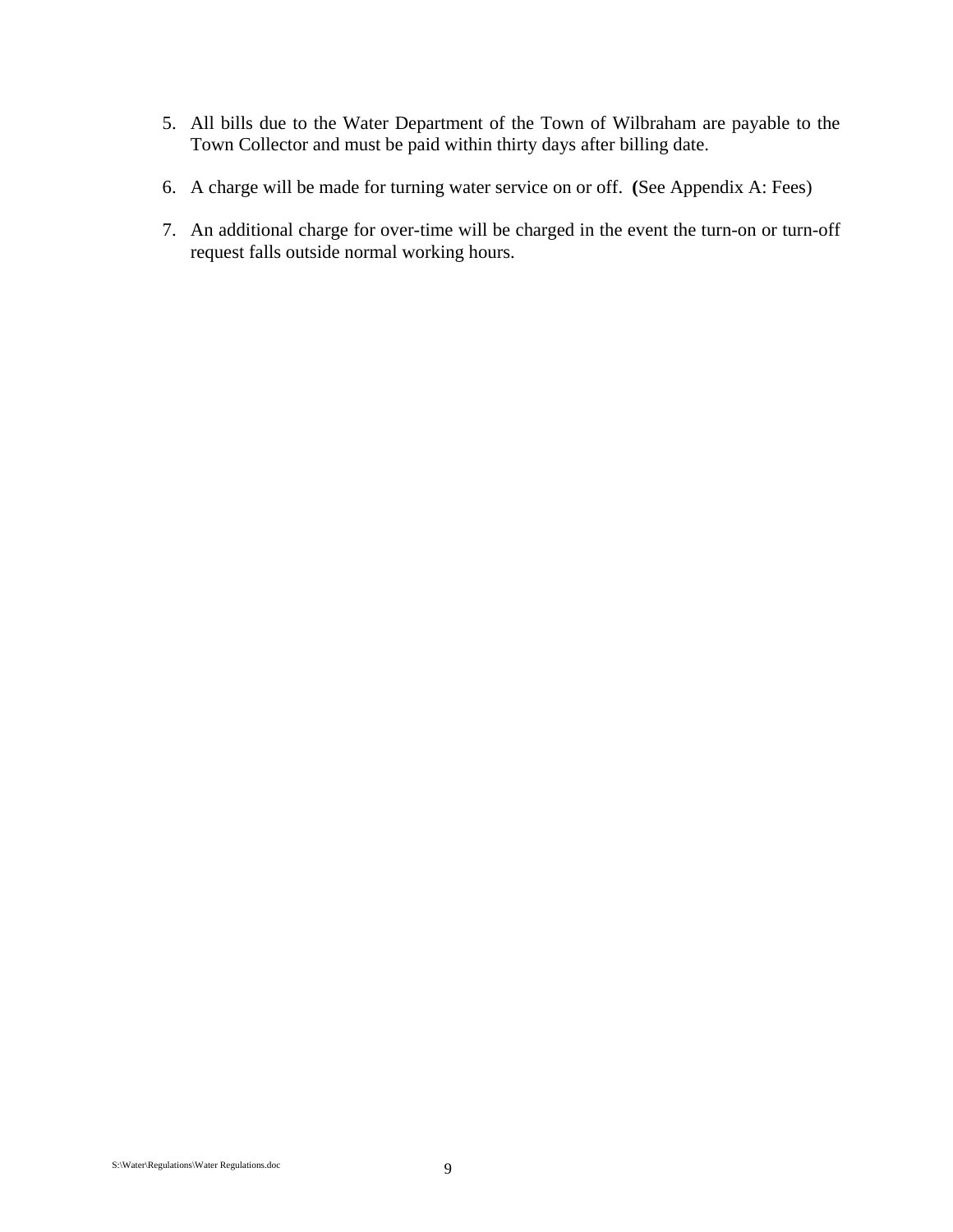#### **II. INSTALLATION AND CONSTRUCTION**

It is the purpose of Section II of these Rules and Regulations to control material, quality, and manner and methods of installing water mains on land or subdivisions opened for housing development on private streets and other locations so that future maintenance and operation and so that the pipeline and appurtenances shall be constructed in accordance with Water Department standards.

#### A. SUBMISSION OF PLANS FOR APPROVAL

Before any water mains and appurtenances which are to be connected to the public water supply are laid, or materials acquired, plans shall be submitted for written approval to the Board of Water Commissioners, showing size of pipe proposed together with all property subdivision and lot lines. No mains shall be laid nor appurtenances installed until written approval of the Board of Water Commissioners has been obtained (See Appendix C: Materials Water Department Standard).

#### B. NUMBER OF PLANS TO BE SUBMITTED

The developer shall submit to the Water Department three (3) sets of plans showing the water main installation as proposed. All plans prepared using AutoCAD shall be submitted on disk or CD to the Wilbraham Engineering Department. These plans shall be in addition to the plans required by the other Town Boards and Departments and shall include a profile of all streets. The profile shall be based on U. S. Coast and Geodetic datum and each drawing shall refer to a local benchmark.

#### C. CONSTRUCTION

No water mains shall be laid until the proposed subdivision plans have been approved by the Planning Board of Wilbraham; nor until plans of the water installation are filed with, and approved by, the Board of Water Commissioners; nor until the proposed streets and ways have been brought to proper sub-grade; nor until entry fees have been paid

- 1. The Water Department shall be given 7 days written notice prior to the start of water main construction but said notice shall not be sent unless the development roadway in the water main construction area is at subgrade.
- 2. The Water Department shall assign an inspector to the water main project. The developer will be billed by the inspector for his charges, (see Appendix A: Fees), which must be paid before project approval will be granted by the Board of Water Commissioners.
- 3. The construction foreman or subcontractor shall cooperate with the inspector's orders regarding correction of work under this Board's Rules and Regulations. Failure to comply promptly shall be cause for the inspector to issue a work stop order, which can be rescinded only by the Water Board in writing.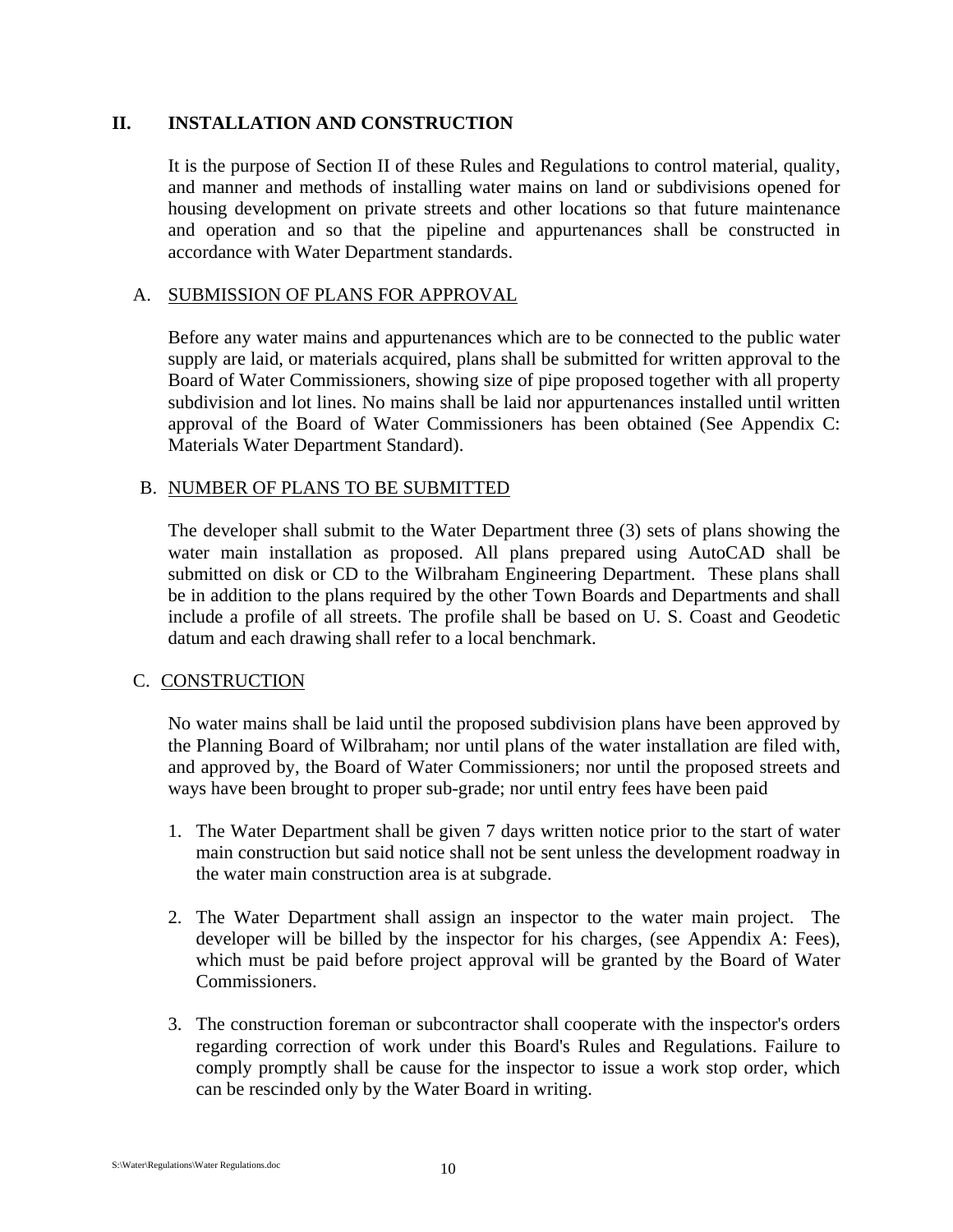4. No water service will be provided until the water system is inspected and approved in writing by the Superintendent of the Water Department. The Water Department will provide forms for this purpose, one executed copy of which shall accompany plans submitted for approval.

#### D. LOCATION OF MAINS

On fifty (50) foot wide streets, the water mains shall be approximately eighteen (18) feet from the sidelines. On north and south streets, the main shall be eighteen (18) feet west of the east location line; and on east and west streets, the main shall be eighteen (18) feet south of the north location lines. Actual locations may be varied by the Superintendent of the Water Department if site conditions dictate.

#### E. SIZE OF MAINS

Unless otherwise required and/or approved by the Board of Water Commissioners, the minimum size of water mains shall be eight (8) inches in diameter.

#### F. GROUND ELEVATION AND WATER SERVICE

Elevations to which water service can be provided vary from area to area in the Town. Levels to which lines may be laid shall be determined in each instance by the Board of Water Commissioners on the basis of site conditions, sound engineering and construction practices and principles, and with reference to all applicable laws, codes, and regulations. However, such designation shall not be a guarantee by the Board of Water Commissioners of trouble-free service. As a condition of approval of laying mains to any level, the Board of Water Commissioners may impose as a condition that a booster pumping station be provided by the applicant, in accordance with the provision for pumped distribution systems.

#### G. PUMPED DISTRIBUTION SYSTEMS

If the developer is building on an elevated area, the Board may require the installation of a Water Booster Station as defined in 310 CMR State Water Regulations complete with equipment and controls and in excellent operating condition at no cost to the Water Department. All equipment used, controls provided, and construction needed, shall require specific approval in each instance by the Board of Water Commissioners and permitted approval by D.E.P. Water shall not be provided until such Water Booster Station has been built in accordance with approved plans, inspected by authorized agents of the Board of Water Commissioners and approved by them.

#### H. CHARGE FOR CUT-INS TO DEPARTMENT MAINS

The developer shall pay for all materials, labor, tools, equipment, main lines valves, street repairs, traffic controlling supervision, together with the necessary overhead items in connection with the installation of water main cut-ins to existing Water Department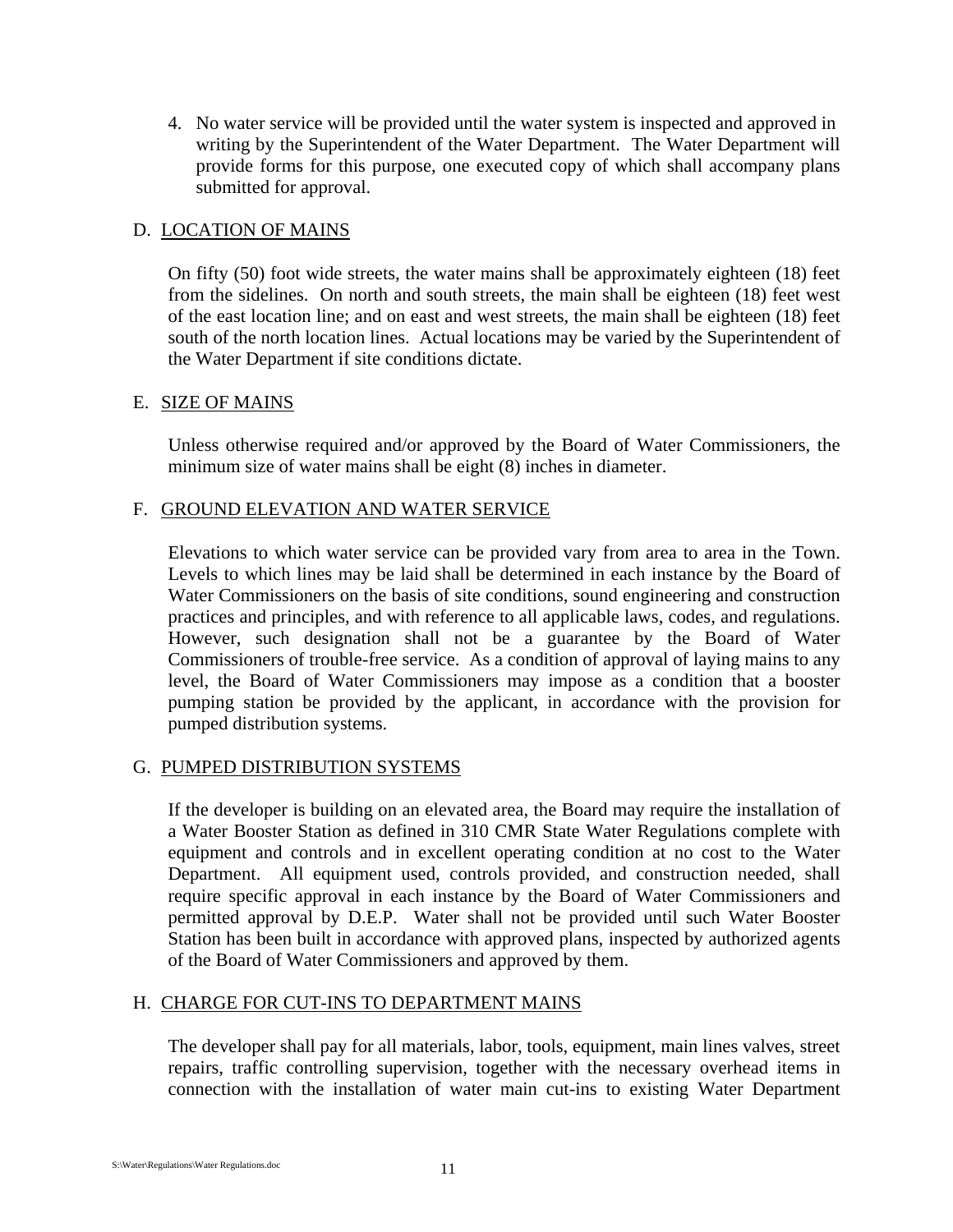mains. All work of connecting new mains shall be done by the Water Department or a water main contractor approved by the Department.

#### I. WATER MAINS TO BECOME PROPERTY OF THE TOWN

On completion of laying water mains and approval of work by a representative of the Board of Water Commissioners, the water mains laid under these Rules and Regulations will be taken over by the town and become part of the Water supply system subject to the conditions that the developer, for one year following the date of the taking of the mains by the Town, shall assume all liabilities and cost resulting from defects in materials or workmanship.

#### J. FIRE SERVICE CONNECTIONS

Fire Service connections to the water distributions system will be allowed by the Water Department following the filing of a request for such service, the approval of plans for all piping and appurtenances including any in connection with such service, and upon payment of all costs both on public and private property by the applicant. In addition, the applicant shall pay an annual fire charge (see Appendix A: Fees) for service connections and shall pay for all water used. The applicant shall pay for the cost of all labor, materials, tools, and equipment, as well as all necessary and related services and overhead charges in connection with all pipeline, meter hydrants, valves, and related appurtenances including necessary meter pits on both public and private property. Construction work of this nature on public property (see Appendix E: Water Department License Contractor Form) shall be by a contractor licensed by the Water Department. The Water Department shall have the right of approving all installations and inspecting same in connection with any fire service pipeline. All fire service pipelines shall be designed in a manner and with materials (see Appendix C: Water Department Material Standards) satisfactory to the Water Department. All costs in relation thereto shall be borne by the applicant. The applicant herein referred to shall be the owner of the property requesting and using the fire service pipeline or pipelines. Maintenance of these pipelines and valves must be satisfactory to the Board of Water Commissioners and shall be at the expense of the user (see Appendix C: Water Department Material Standards)

#### K. COST

All costs of constructing the water mains will be paid by the developer and/or owner. The Wilbraham Water Department will not pay any of the costs whether they are direct or indirect. All labor, materials, and equipment furnished by the Water Department will be paid for by the developer and/or owner. All charges made by the Water Department shall be for actual costs incurred by the department plus overhead. Entry fees are shown in Appendix A: Fees.

#### L. PIPE AND FITTINGS

All pipes, glands, fittings, tapping sleeves, valves, and hydrants shall meet the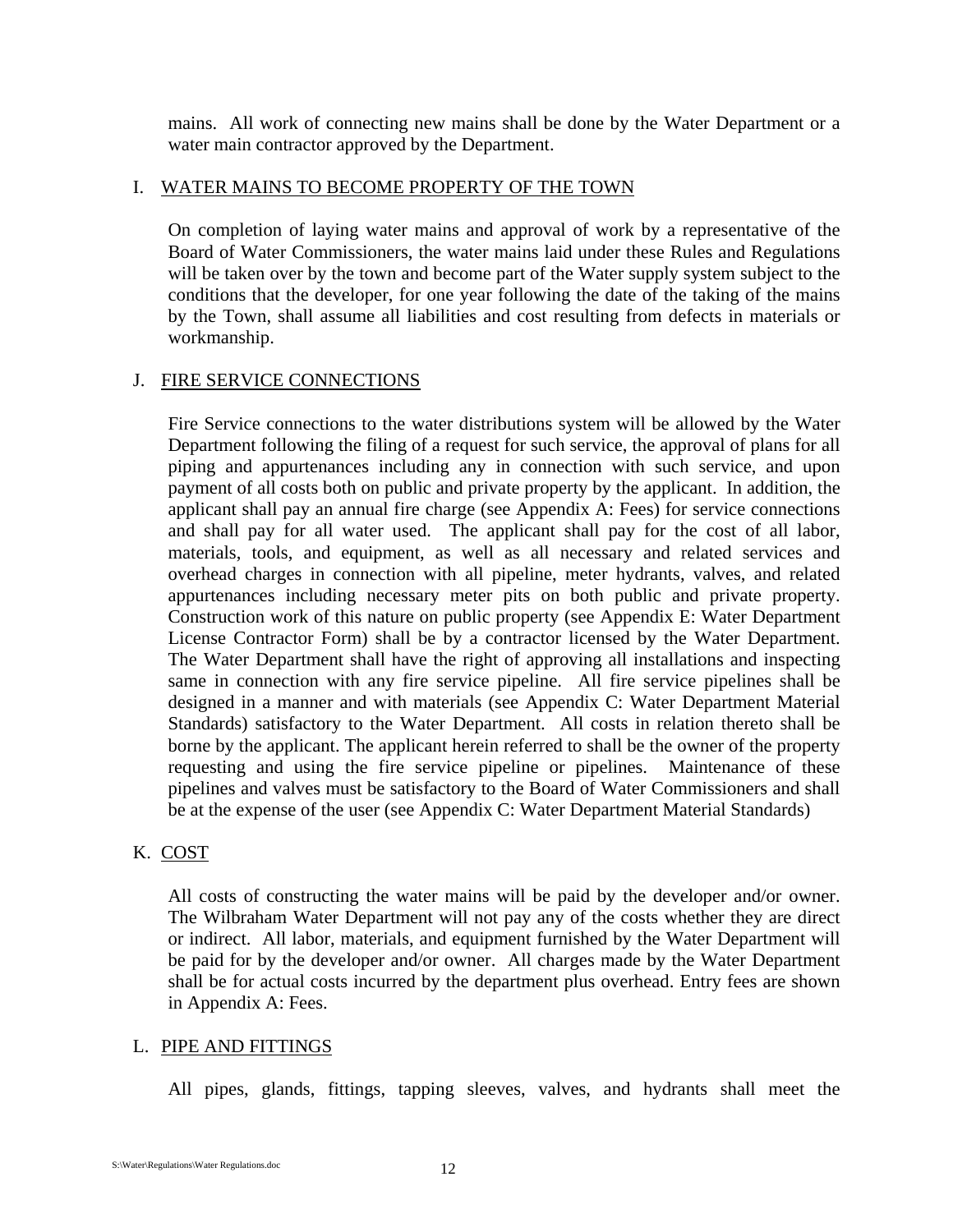requirements of the Water Department, (see attached Appendix C: Water Department Material Standards) and require the approval by the Water Department Superintendent.

#### M. HYDRANT LOCATIONS

All hydrants shall be located as specified by the Fire Department and approved by the Water Department. Hydrants shall be located where they shall not interfere with driveways and where they can be used for line flushing.

#### N. GRAVEL BORROW FOR FILLING

Gravel for filling the foundations under the main shall be composed of hard, durable stone and coarse sand, practically free from loam and clay, and when spread and compressed, shall present a stable foundation. The gravel shall be uniformly graded and shall contain no stone having a dimension greater than three (3") inches from one end to another. All service laterals off the main shall be filled with sand six (6") inches below and above the line.

#### O. LAYING OF PIPE

Pipe shall be laid at locations specified under "Location of Mains." The minimum cover over the pipe shall, in all cases, be five (5') feet and where culverts cross the line of locations, the pipe shall pass under the culvert, if necessary, to obtain the required minimum cover. The minimum clearance between culverts, and the outside surface of the pipe shall, in all cases, be six (6") inches or greater.

Pipe shall be laid in accordance with the manufacturer's requirements for laying of pipe. Poured concrete thrust blocks, of approved size, shall be installed against undisturbed trench wall earth at all tees, fittings and changes in direction of the pipeline to resist the unbalanced thrust.

Before laying of the pipe, it shall be inspected and no broken or cracked pipe shall be placed in the pipeline. Each pipe, before being laid in the trench, shall be carefully cleaned throughout. Open ends of the pipe shall be plugged or otherwise effectively closed during the work and before leaving the work each night or at any other time when the work is closed down.

#### P. STERILIZING PIPE AND FITTINGS

The completed pipeline shall be disinfected with a chlorine concentration of at least 50- PPM prior to being placed into service. The chlorine shall be installed in the new pipeline by one of the following methods:

a) By attaching calcium hypochlorite tablets to the interior of each length of pipe or placing hypochlorite powder in each length of pipe as it is laid.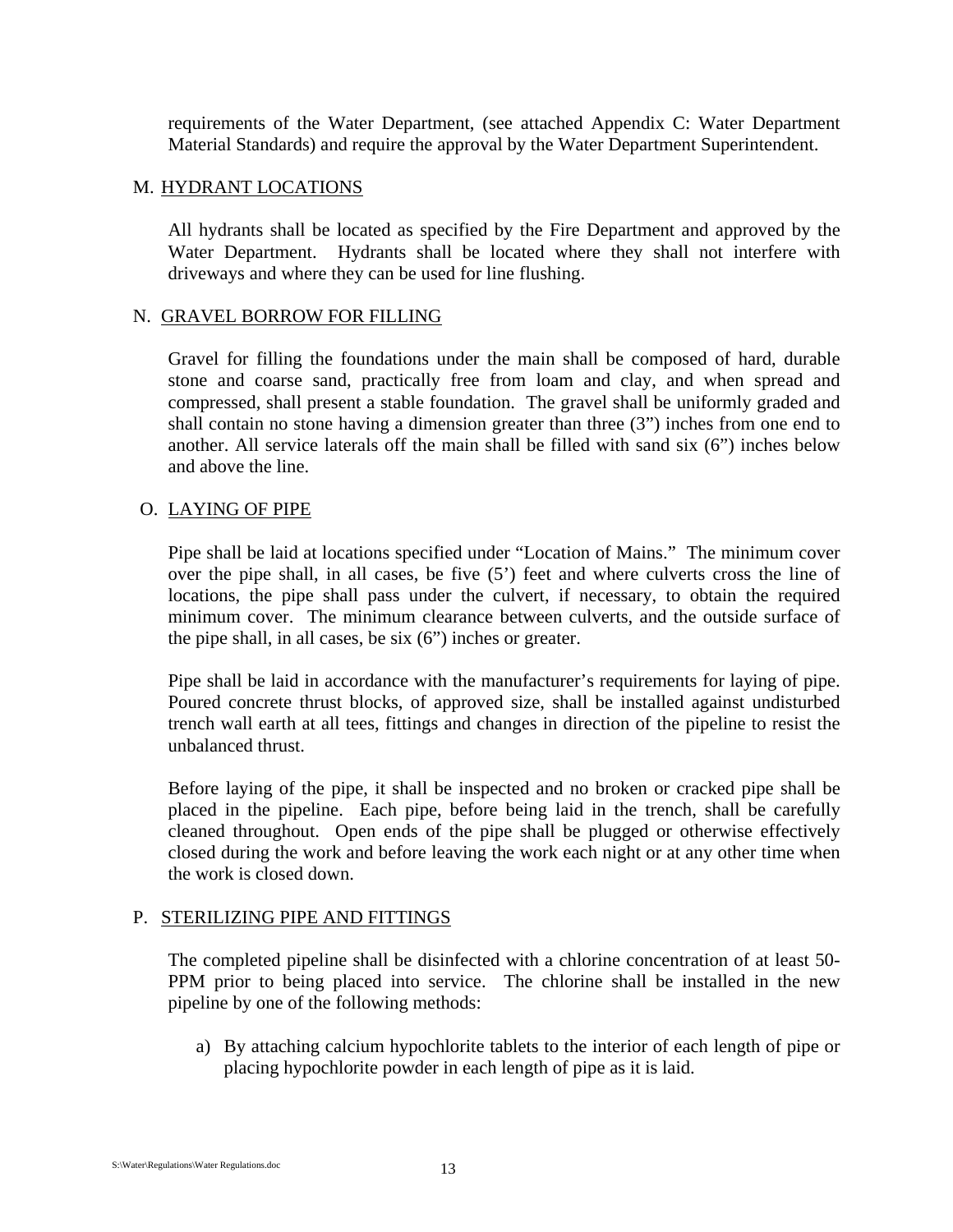b) By pumping or siphoning an approved sodium hypochlorite solution into the main during the initial filling operation.

The chlorinated water shall remain in the new pipeline for at least 24 hours to obtain complete sterilization. The chlorinated water shall not be permitted to flow into the existing water system. After flushing of the new main to a residual of 1 PPM or less, the water must pass a coliform test. The main may not be placed in service without the Water Department's approval.

#### Q. PIPELINE TESTING

The scheduling of all pipeline testing is to be approved by the Water Superintendent with a minimum of three (3) working days' notice. The owner and/or developer will furnish the necessary personnel, pressure pump, gauges and other apparatus as required and perform the pipeline testing. The owner and/or developer will repay to the Water Department all labor costs associated with providing a representative during the testing, as calculated by the Superintendent using the fee schedule (Appendix A: Fees.)

The pipeline shall be tested with water in lengths not greater than one thousand (1,000) feet, unless approved by the Board or Superintendent. Water used for this purpose may be drawn from the existing water system. The gate valve isolating the new water main from the existing system may be operated by Water Department personnel. A pressure and leakage test shall be performed simultaneously. The pressure for these tests shall be 150 psi and tested from the lowest elevation hydrant in the new main area. For pressure testing fire service lines, testing is to be done at the end of pipe after it enters the building. All air shall be expelled from the new pipeline and the pipeline shall be isolated by closing gate(s) between the existing system and new area. A representative of the Water Department shall record the amount of water pumped into the pipeline to maintain pressure within 5 psi of the test pressure for 6 hours. Any defective joints, pipes or fittings shown by the test shall be located by the developer or owner and replaced or repaired and the test repeated until there is no leakage detected or its within the acceptable range.

#### **MAXIMUM ALLOWABLE LEAKAGE (GAL. /HOUR PER 1000 FT. OF PIPELINE)**

#### **NORMAL PIPE DIAMETER (inches)**

|  |  |  |  | $1''$ $2''$ $3''$ $4''$ $6''$ $8''$ $10''$ $12''$ $14''$ $16''$ $18''$ $20''$ $24''$ |  |  |
|--|--|--|--|--------------------------------------------------------------------------------------|--|--|
|  |  |  |  | .10 .19 .28 .37 .55 .74 .92 1.10 1.29 1.47 1.66 1.84 2.21                            |  |  |
|  |  |  |  | (Gallons per hour $@$ 150 P.S.I)                                                     |  |  |

#### R. REFILLING THE TRENCH

As soon as practicable after the pipe is laid and the joints completed, the pipeline shall be secured in place by selected earth, free from stones, greater in size than (3) inches, from one end to another. This earth shall be thoroughly rammed under and then around the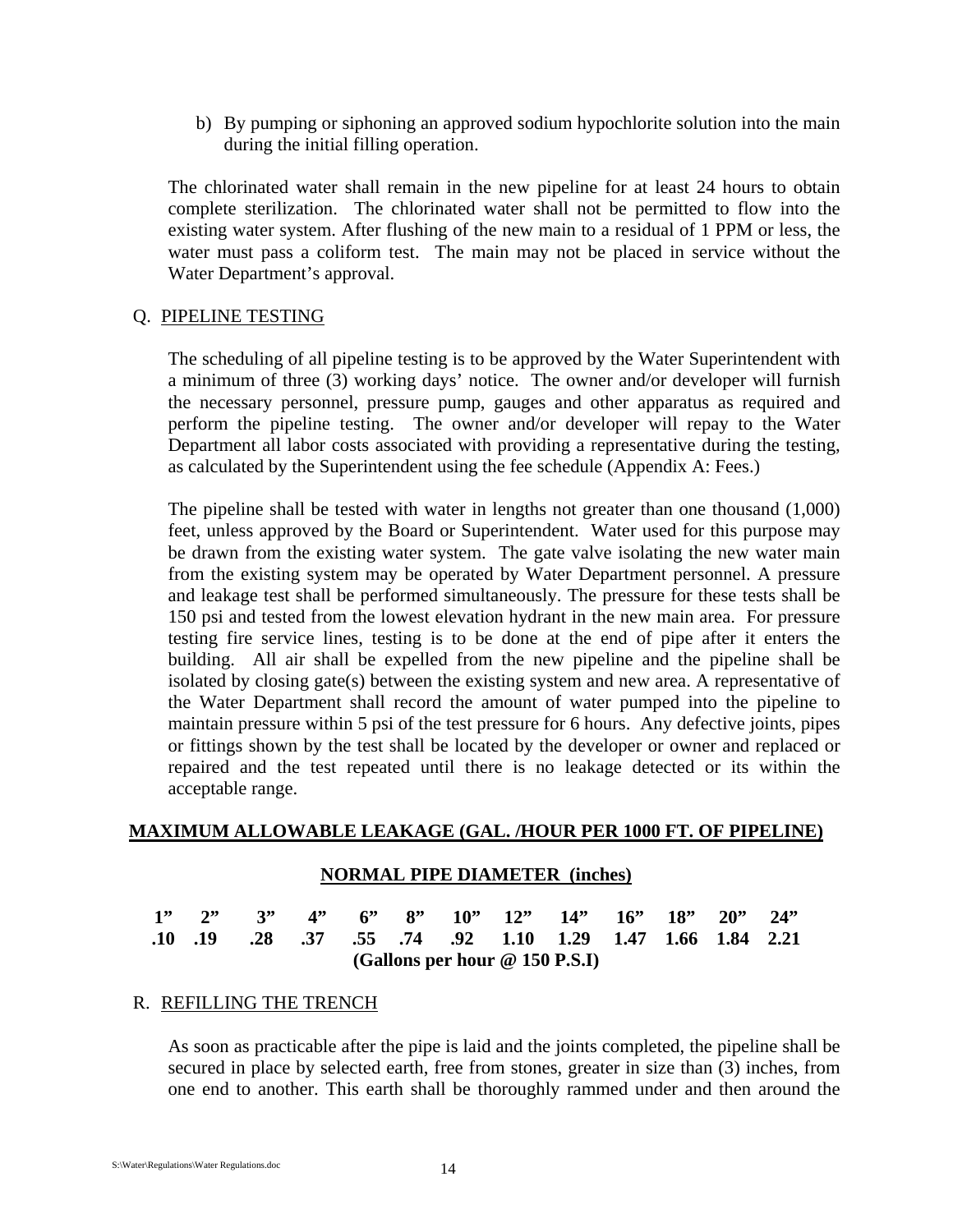pipe to a level with its crown between joints. No covering of the poured joints or filling of the joint area shall be done until after the pipe joints are tested by water pressure, unless by special permission from the representative of the Board of Water Commissioners. After the joints are tested, they shall be filled with selected earth thoroughly rammed under and around the joints, and to the same level of the fill between the joints.

After the pipe has been tested and found to be satisfactory, any space between the pipe and the sides of the trench shall be packed full by hand shoveling with selected earth, free from large lumps and free from stones, having any dimensions greater than four (4) inches and thoroughly compacted with a tamper and placed up to a level of one foot above the top of the pipe. The filling shall be carried up evenly on both sides. While this part of the backfilling is being done, at least one man tamping shall be provided for every two men shoveling backfill material in the trench.

No heavy stone or rock shall be dropped into the trench, nor shall large masses of backfilling material be dropped (as from a clam shell or front-end loader bucket) into the trench in such a manner as to endanger the pipe. No piece of rock weighing more than 50 pounds shall be placed in the trench. If heavier stones are found in the material used for backfilling, they shall be broken up before placing in the trench. No frozen earth shall be used as backfill material.

### S. HYDRANTS AND HYDRANT CONNECTIONS

All hydrants branch connections shall be made using six (6) inch ductile iron pipe, with mechanical joints except a flanged valve and tee shall be provided. Six (6) inch valves and valve boxes shall be placed in all hydrant branch connections. In general, hydrants shall be located in future tree belt locations. If the tree belt location is to be between the inside of the walk and location line, then the back of the hydrant shall be at the highway location line.

In setting of hydrants, the trench shall be excavated around the hydrant, to a width of three (3) feet in every direction from the center of the hydrant. The hydrant shall be supported on a block of concrete or flat stone having at least two (2) square feet area and the hydrant shall be braced against the undisturbed earth of the trench with a concrete block or flat stone having at least four (4) square feet of area. After the hydrant is set, the excavation shall be filled with the washed gravel within two (2) feet of the finished ground level.

### T. LAYING OF PIPE IN LEDGE

Where the bottom of the trench is ledge or large boulders, the trench shall be excavated six (6) inches below the finish grade of the bottom of the pipe and backfilled to finish pipe grade with run-of-the-bank gravel well tamped.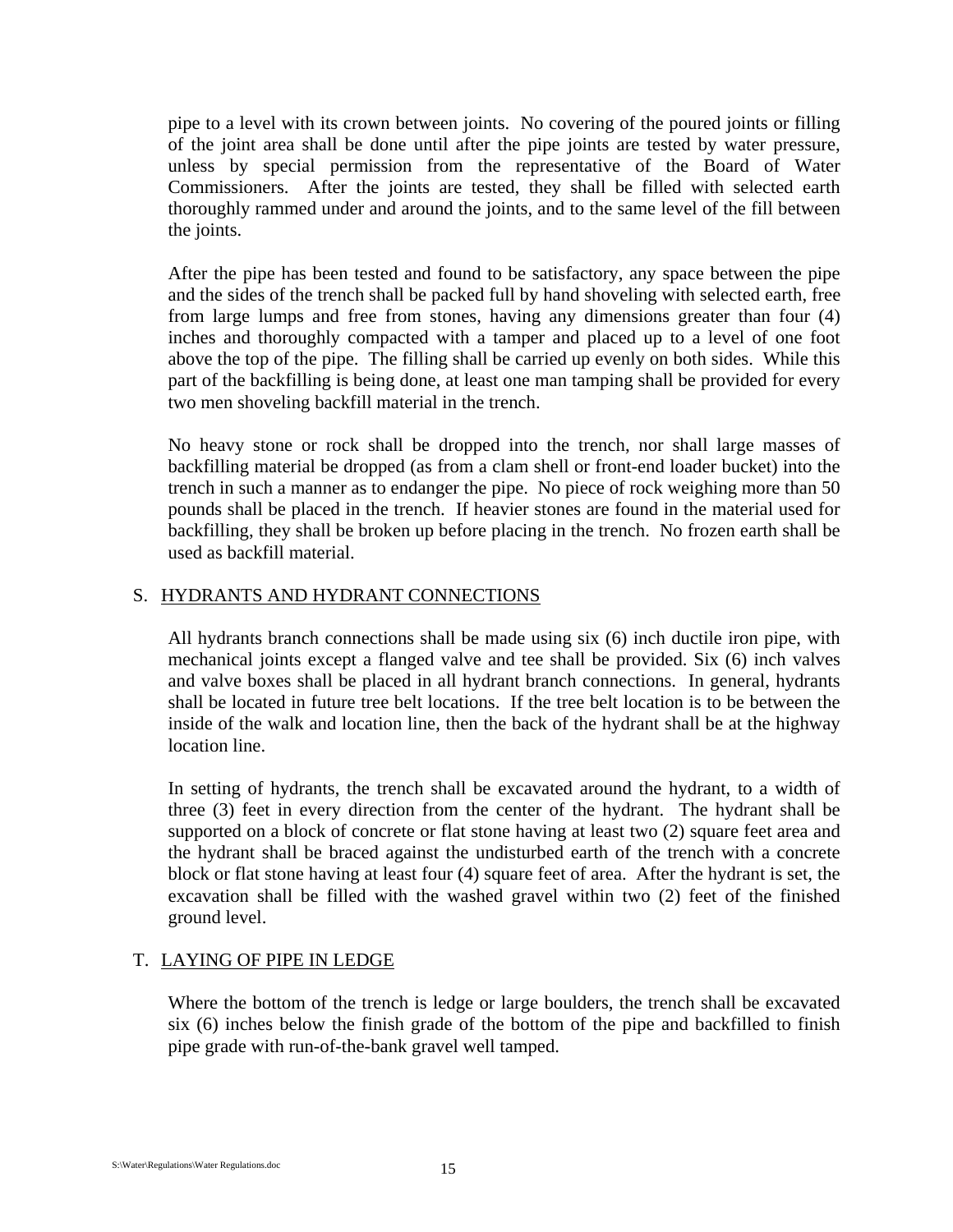#### U. LOCATION OF SHUT-OFF VALVES

Valves shall be placed in the proposed pipelines at locations such that small segments of each pipeline can be shut off without shutting down large portions of the new construction nor any of the Town distribution system.

Shut-off valve locations shall be as determined by the Water Department and will be arranged in such a manner, where hydraulically possible, as to shut off each individual block separately and still provide uninterrupted water service to all adjacent streets.

#### V. SIGNED STATEMENT OF COMPLIANCE

Prior to approval of plans by the Board of Water Commissioners, the developer and owner shall read and understand, and also agree to all the Rules and Regulations of the Wilbraham Water Department. They shall agree to pay all costs related to the project, or as billed by the Water Department. The Water Department will provide forms for this purpose, one executed copy of which shall accompany plans for approval.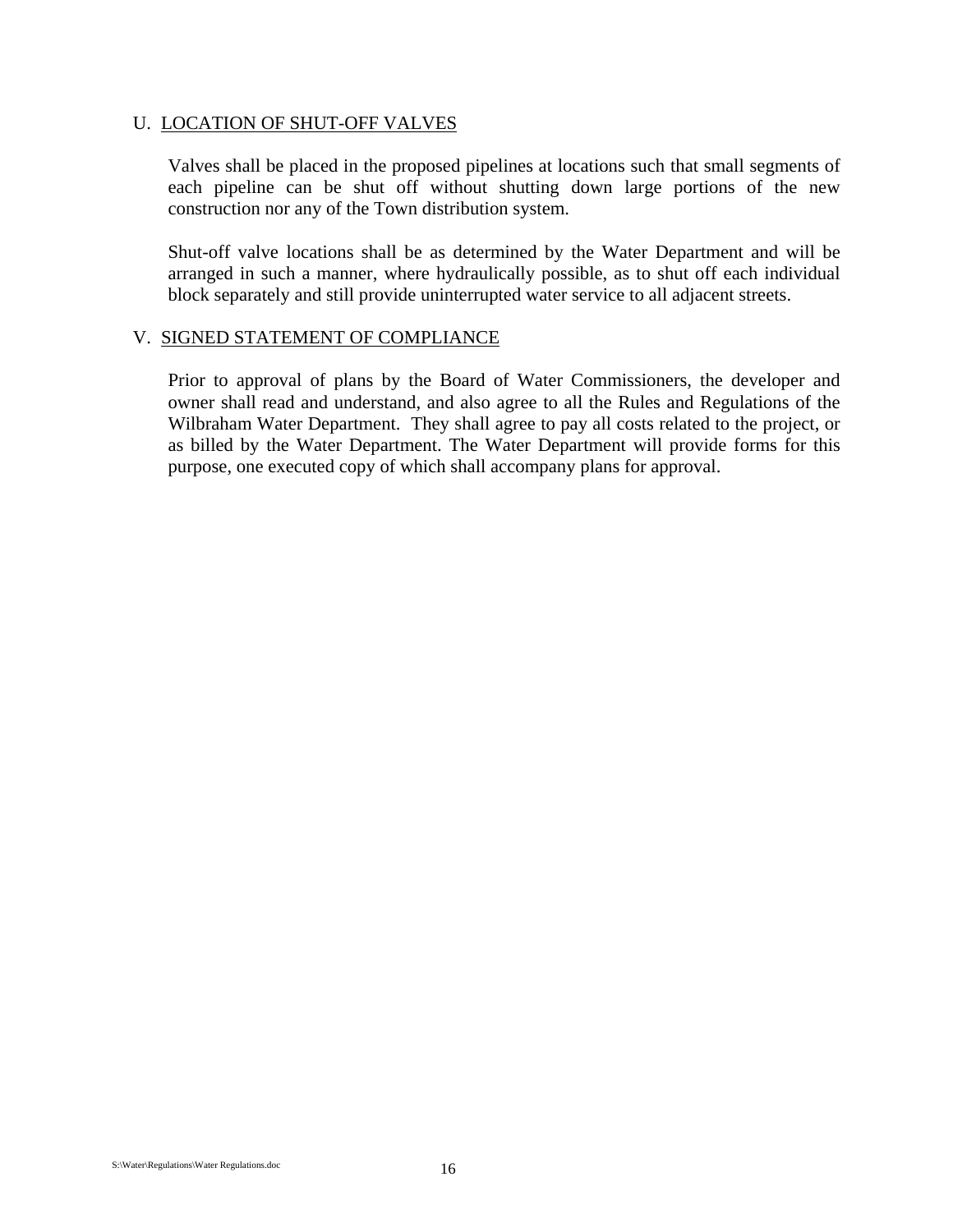#### **III. RULES AND REGULATIONS FOR EXTENSIONS OF WATER MAINS AND ALLOCATION OF INSTALLATION COSTS FOR SAME Adopted September 9, 1998**

#### A. EXTENSION OF MAIN IN PUBLIC WAYS OR IN PRIVATE WAYS

#### **Definitions:**

- a) Entry Fee: Entrance fee (Entry fee) shall mean the amount that has to be paid per metered service prior to requesting a water service installation estimate. (See Appendix A: Fees)
- b) Private way: For the purpose of these Rules and Regulations, a private way shall mean a existing street or way that is privately owned and used by abutting land owners in semi-public fashion and is private only by reason of the fact that it has not been laid out and accepted as a public way or street by the Selectmen and by vote of a Town Meeting.
	- 1. The Entrance Fee is required for all service lines except if the installation of water main in a existing public or private way is initiated by owners of abutting land and all costs associated with extension of the water system are paid for by the property owners. Note: All extensions require Water Department approval.
	- 2. If the installation is initiated by the owners of less than 2/3 of the abutting land all costs shall be borne by the applicant owners and upon any basis that they may agree between themselves. All work must be approved by the Board of Water Commissioners. Any inspection costs or other services provided by the Water Department will be billed to the applicant. All private contractors installing water mains and or services must be licensed by the Water Department.
	- 3. If the installation is initiated by owners of more than 2/3 of the abutting land, the Water Department will assume the responsibility of designing, bidding, and installing the water extension as well as billing the cost of the project.
		- a) All owners shall sign an application form for the payment of the costs which shall be apportioned based on actual costs either by lineal foot frontage or divided equally; however, mutually agreeable as majority voted by the applicants.
		- b) All costs associated with obtaining deeds of easement rights, releases or other legal documents required for the water main extension shall be the responsibility of the applicants.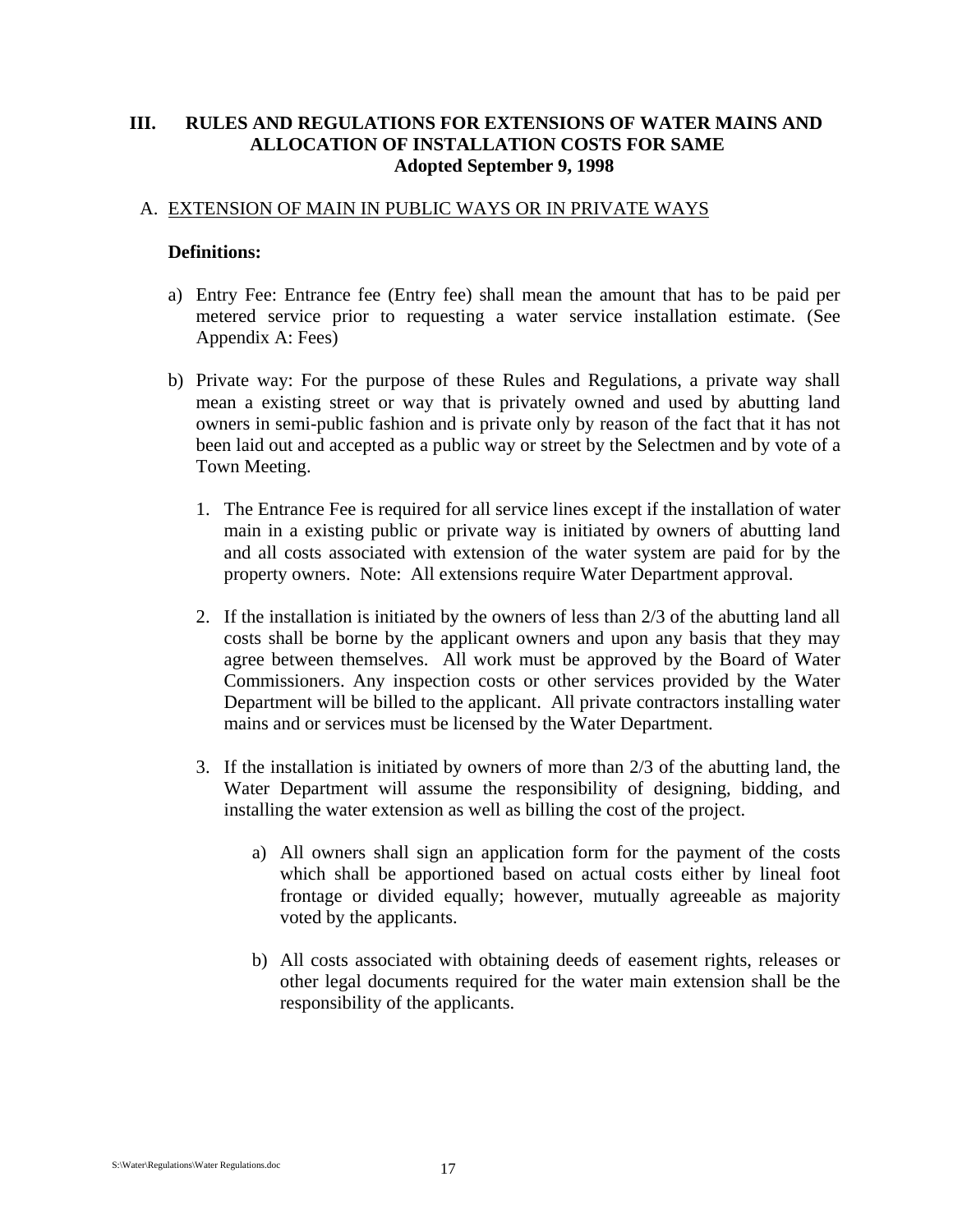#### B. EXTENSIONS OF MAINS IN PRIVATE LAND OR LAND UNDER DEVELOPMENT UNDER PLANNING BOARD RULES AND REGULATIONS.

- 1. If initiated by the owners of the land, all costs are to be paid by the developer.
- 2. The developer will be required to pay the Entry Fee before making any connection to the Wilbraham Water Department distribution system.
- 3. All work to be done shall be in accordance with plans and specifications approved by the Board of Water Commissioners.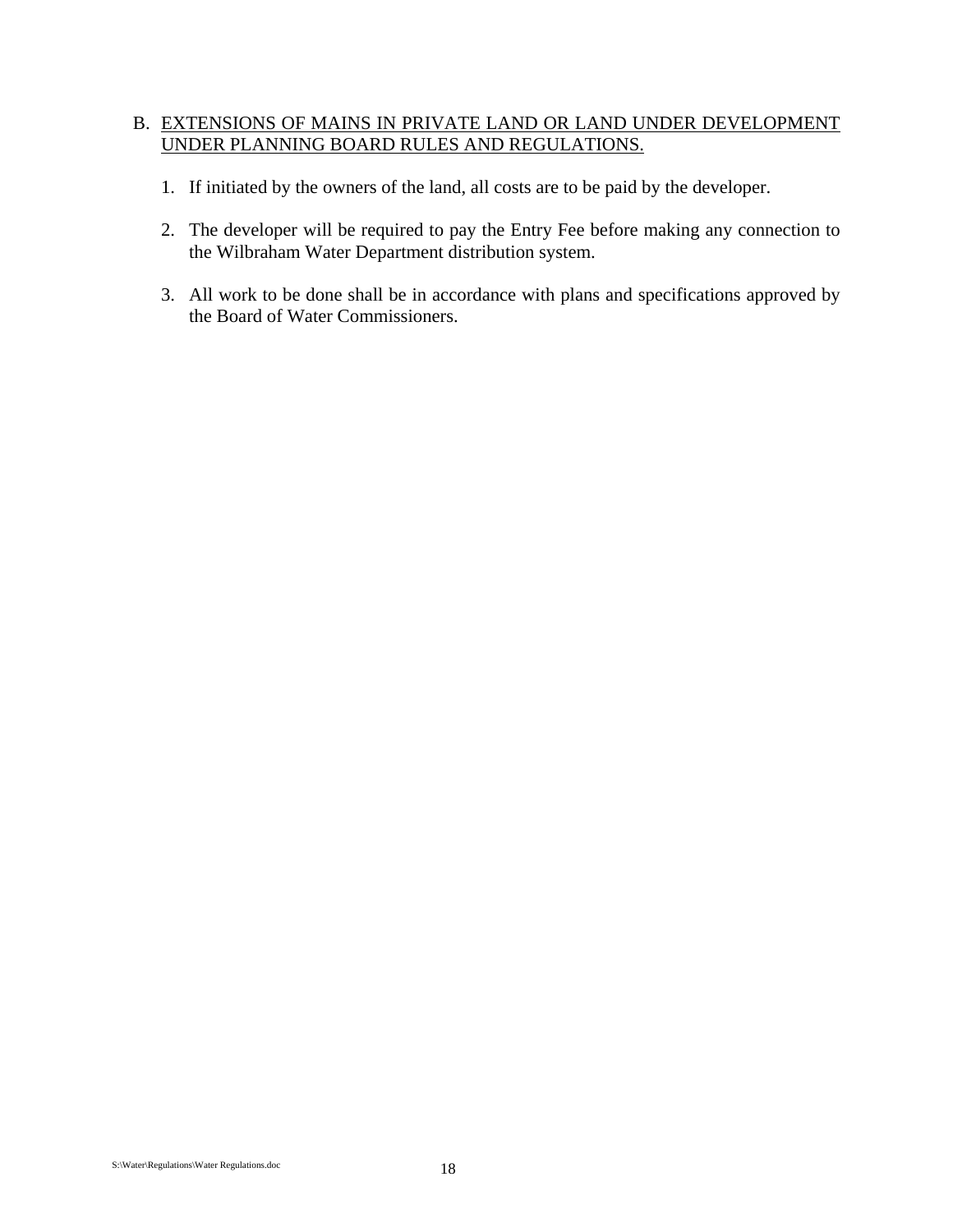## **APPENDIX A FEES**

### A. BACKFLOW PREVENTION DEVICE TESTING

#### THE FOLLOWING RATES ARE TO BE PREPAID BY PROPERTY OWNERS:

Reduced Pressure Backflow Preventer (RPBP)  $$75.00$ Double Check Valve Assembly (DCVA) \$75.00

#### B. WATER METERS AND WATER PIPES ON PRIVATE PROPERTY

A frozen water meter and/or water line on private property are the responsibility of the property owner. Repair work performed by the Wilbraham Water Department will be billed to the property owner using the fee schedule.

Water main and/or water service line leaks on private property are the responsibility of the property owner. The Water Department has the option of repairing the water line or permitting the property owner to use a contractor approved by the D.P.W. Director and Water Department Superintendent. Work that the Water Department performs will be billed using the fee schedule.

Problems associated with the plumbing system after the water meter is in a building, such as but not limited to; clogged filters, broken water heaters, leaking toilets, or broken faucets, are the responsibility of the property owner.

All materials used for the billable charges will be at a rate of 25 percent above Water Department costs to reflect overhead of the Department's operating expenses.

### C. WATER SERVICE INSTALLATION ESTIMATE

All installation estimates are to be good for a period up to six months from date of estimate. All paid water service installation estimates are to be carried out and finished within six months from date of payment. After such date, the paid amount can be used toward an updated water service estimate if requested by original payer. Any exceptions to this procedure must be approved by the D.P.W. Director and/or Water Department Superintendent.

#### **ENTRANCE FEES**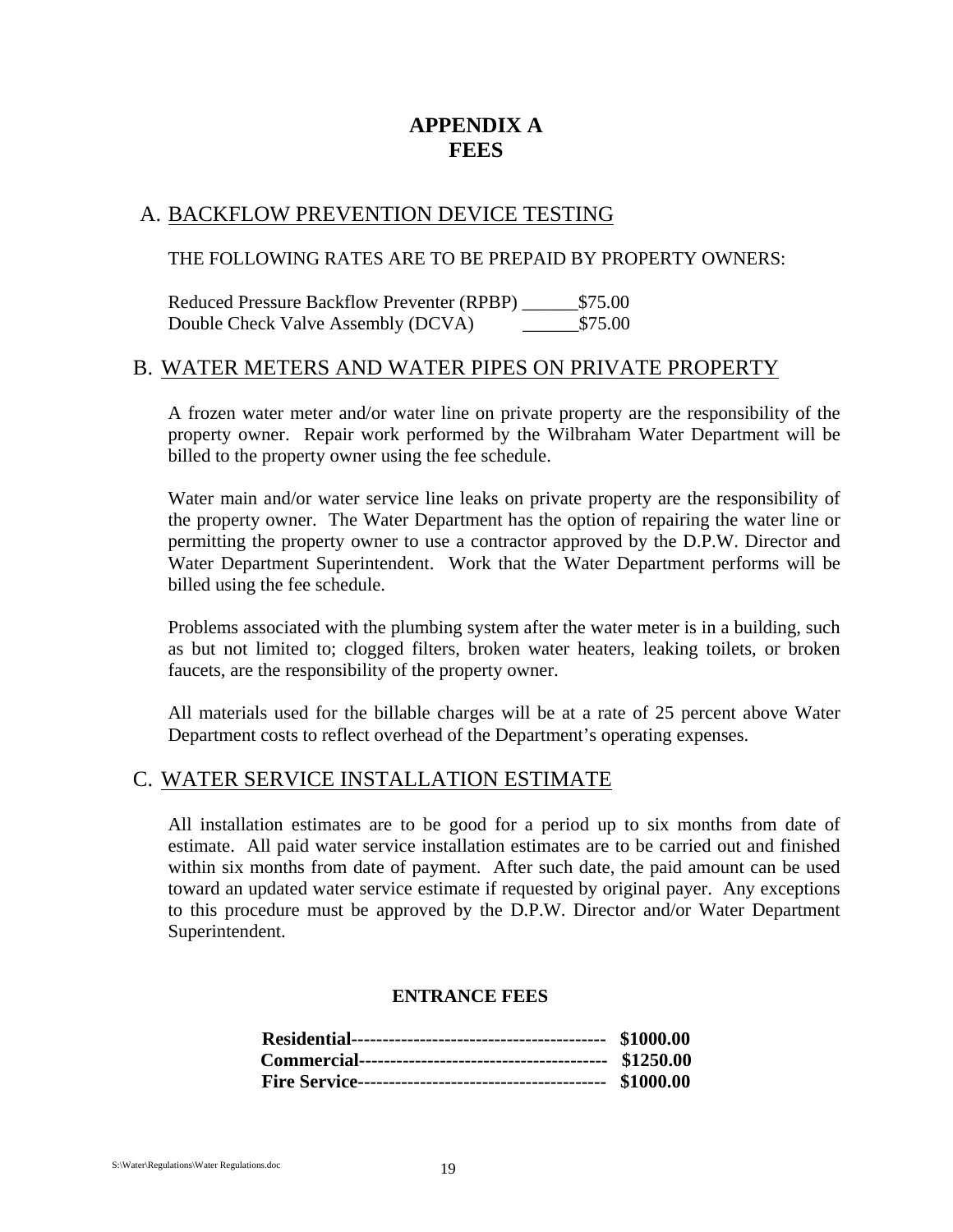## **FEES AND FEE REGULATION SCHEDULE APPROVED BY WATER COMMISSIONERS MARCH 11, 2009**

| <b>CLASSIFICATION</b> | <b>REGULAR RATE</b> | <b>OVERTIME</b> |
|-----------------------|---------------------|-----------------|
|                       |                     |                 |
| Labor                 | \$45.00/hr          | \$67.50/hr      |
| Backhoe               | \$100.00/hr         | \$150.00/hr     |
| <b>Boring Tool</b>    | \$50.00/hr          | \$65.00/hr      |
| Pulse Jet De-icer     | \$40.00/hr          | \$55.00/hr      |
| Inspection            | \$75.00             | N/A             |
| Water Turn-on         | \$35.00             | \$270.00        |
| Water Turn-off        | \$35.00             | \$270.00        |

## **METER TESTING**

Tested at Wilbraham Water Department Shop

Tested by approved vendor (Price as of January 1, 1995)

## **ADDITIONAL FEES**

| Fire Service Standby Charge    | \$100/yr                              |
|--------------------------------|---------------------------------------|
| <b>Builders Minimum Charge</b> | 6 month current minimum               |
|                                | or 1500 cubic feet consumption        |
|                                | (whichever is greater) plus $$250.00$ |
|                                |                                       |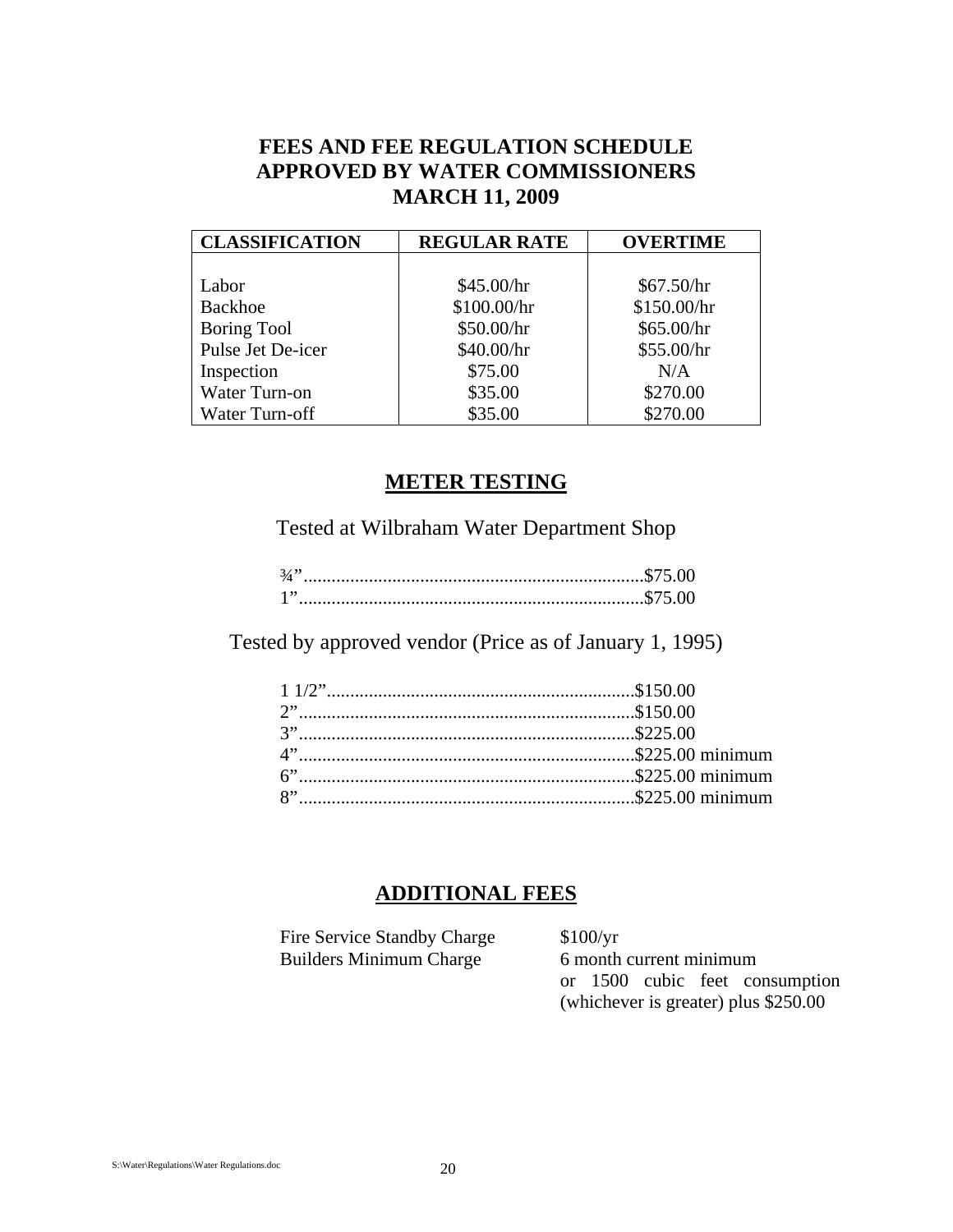## **APPENDIX B BACKFLOW**

#### **I. PURPOSE**

- A. To protect the public potable water supply served by the Wilbraham Water Department from the possibility of contamination or pollution by isolating such contaminants or pollutants, which could backflow or backsiphon into the public water system.
- B. To promote the elimination or control or existing cross-connections, actual or potential, between its customers' in-plant potable water system, and non-potable systems.
- C. To provide for the maintenance of a continuing program of cross-connection control which will effectively prevent the contamination or pollution of all potable water systems by cross-connection.

#### **II. AUTHORITY**

- A. As provided in the Federal Safe Drinking Water Act of 1974, (Public Law 93-523), and the Commonwealth of Massachusetts Drinking Water Regulations, 310 CMR 22.22, the water surveyor has the primary responsibility for preventing water from unapproved sources or any other substances from entering the public potable water system.
- B. Town of Wilbraham, Board of Water Commissioners, Rules and Regulations, adopted 1966.

#### **III. RESPONSIBILITY**

The Water Commission shall be responsible for the protection of the public potable water supply distribution system from contamination or pollution due to the backflow or backsiphonage of contaminants or pollutants. If, as a result of survey of the premises, the Commission determines that an approved backflow device is required at the Town's water service connection or as in-plant protection on any customer's premises, the Commission, or its delegated agent, shall issue a cross-connection violation form to said customer or install approved backflow prevention devices. The customer shall, within a time frame determined by the Commission, install such approved device. Refusal on the part of the customer to install said device or devices may result in the termination of water service.

#### **IV. DEFINITIONS**

A. Air Gap Separation: the method of preventing backflow through the use of an unobstructed vertical distance through the free atmosphere between the lowest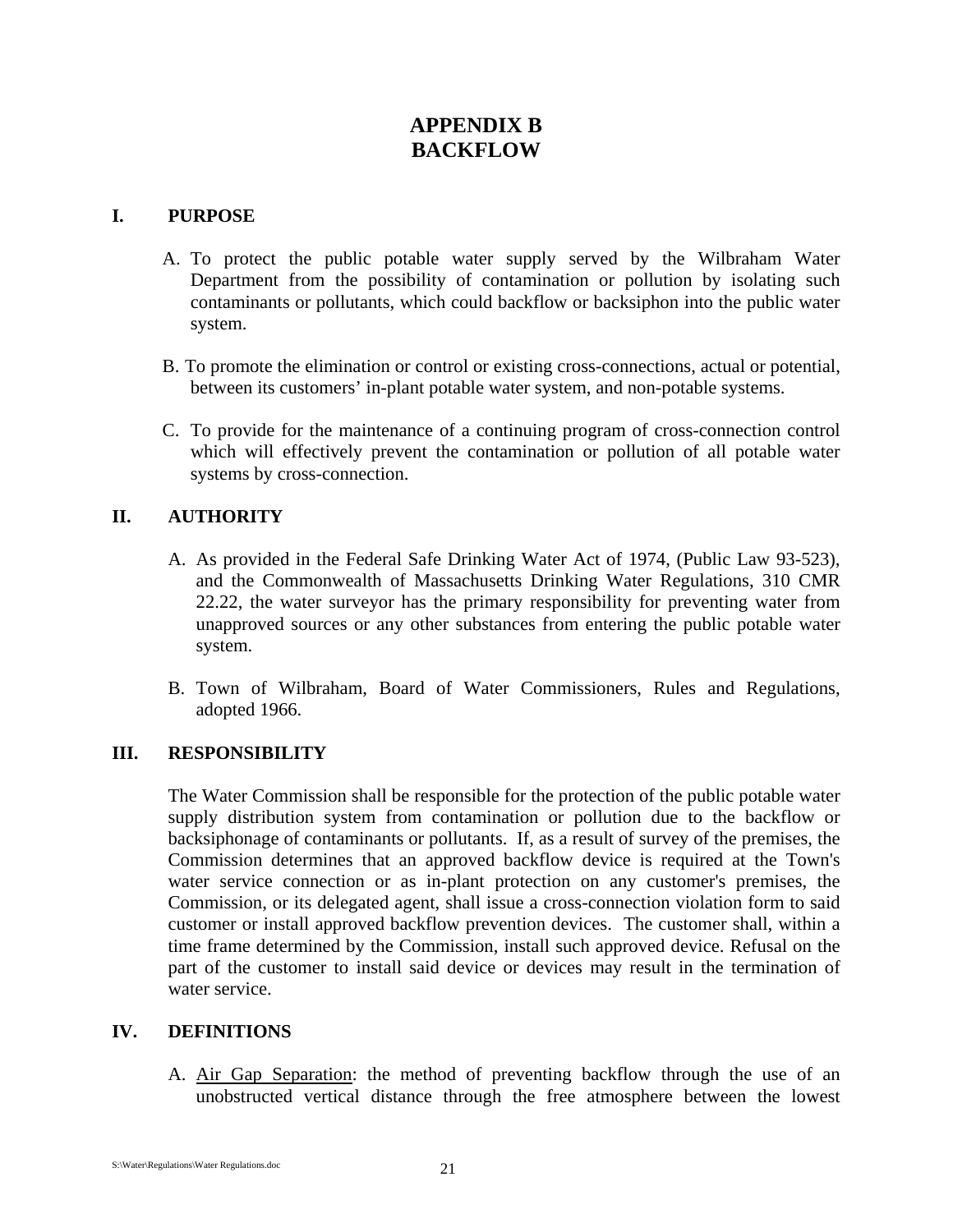opening from any pipe or faucet supplying water to a tank, plumbing fixture, or other device and the flood rim of the receptacle. Approved and accepted by the reviewing authority as meeting an applicable specification stated or cited in this regulation or as suitable for the proposed use.

- B. Approved Backflow Prevention Device Devices: a method to prevent backflow approved by the department for use in Massachusetts.
- C. Atmospheric Vacuum Breaker: an approved backflow device used to prevent back siphonage, which is not designed for use under static.
- D. Auxiliary Water Supply: any water supply of unknown or questionable quality available to the premises other than the supplier's approved public potable water supply.
- E. Back Pressure: pressure created by mechanical means or other means which causes water or other liquids or substances to flow or move in a direction opposite to that which is intended.
- F. Back Siphonage: a form of backflow due to reduced or subatmospheric pressure within a water system.
- G. Backflow: the flow of water or other liquids, mixtures or substances into the distribution pipes of a potable water supply from any source other than the intended source.
- H. Backflow Preventer with Intermediate Atmosheric Vent: a device having two independently operating check valves separated by an intermediate chamber with a means for automatically venting it to the atmosphere, in which the check valves are force loaded to a normally closed position and the venting means is force landed to a normally open position.
- I. Barometric Loop: a loop of pipe rising at least 35 tons, at its top most point, above the highest fixture it supplies.
- J. Commission: the Town of Wilbraham Board of Water Commissioners or owner or operator of a public water supply system.
- K. Contaminant: any physical, chemical, biological, or radiological substance or matter in water.
- L. Cross-Connection: any actual or potential connection between a distribution pipe or potable water from a public system and any waste pipe, soil pipe, sewer, drain, or other unapproved source.
- M. Cross-Connection Violation Form: a violation form designated by the Department,

S:\Water\Regulations\Water Regulations.doc 22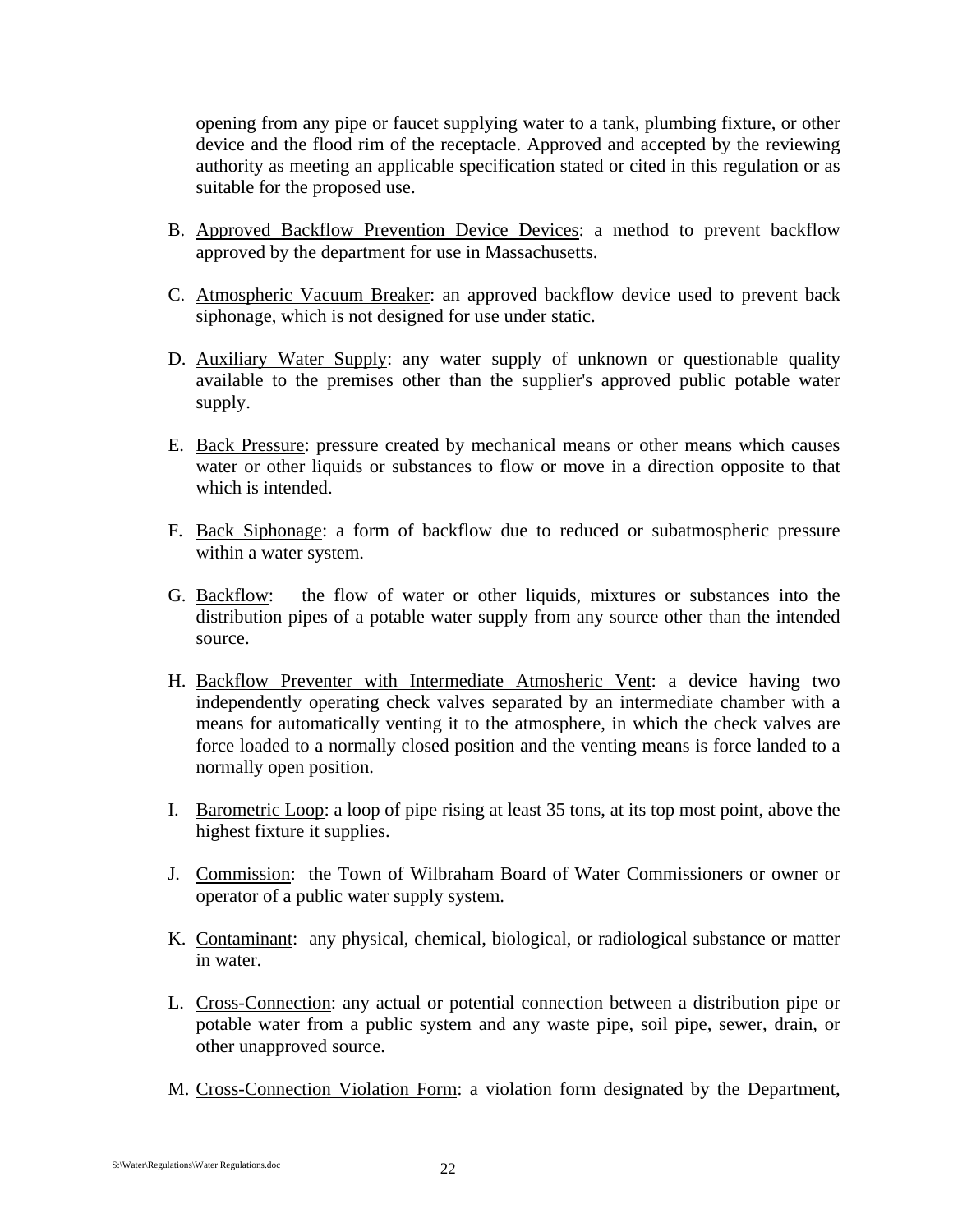which is sent to the owner by the water supplier delineating cross-connection violations found on the owner's premises and a procedure for corrective action.

- N. Department: the Massachusetts Department of Environmental Protection.
- O. Double Check Valve Assembly: a backflow prevention device which incorporates an assembly of check valves, with shut-off valves at each end and appurtenances for testing.
- P. In Plant Protection: the location of approved backflow prevention devices in a manner which provides simultaneous protection of the public water system and the potable water system within the premises.
- Q. Owner: any person maintaining a cross-connection installation or owning or occupying premises on which cross-connections can, or do, exist.
- R. Permit: a document issued by the Department, which allows a cross-connection installation.
- S. Person: any individual, corporation, company, association, trust, partnership, the Commonwealth, a municipality, district, or other subdivision or instrumentality of the United States Secretary of the Interior in his capacity as Trustee of Indian Lands.
- T. Pressure Vacuum Breaker: an approved backflow prevention device designed to prevent only back siphonage and which is designed for use under static line pressure and which has necessary appurtenances for testing.
- U. Reduced Pressure Backflow Preventer: an approved backflow prevention device incorporating:
	- 1. Two or more check valves
	- 2. An automatically operating differential relief valve located between the two checks
	- 3. Two shut-off valves
	- 4. Necessary appurtenances for testing
- V. Residential Dual Check: an assembly of two spring-loaded, independently operating check valves without tightly closing shut-off valves and test cocks. Generally employed immediately downstream of the water meter to act as a containment device.
- W. Reviewing Authority: the Department, Town of Wilbraham Water Department Official, its designee, or the local plumbing inspector, authorized by M.G.L.c. 142 and licensed by the Board of State Examiners or Plumbers and Gas Fitters, whichever is responsible for the review and approval of the installation of an approved backflow prevention device.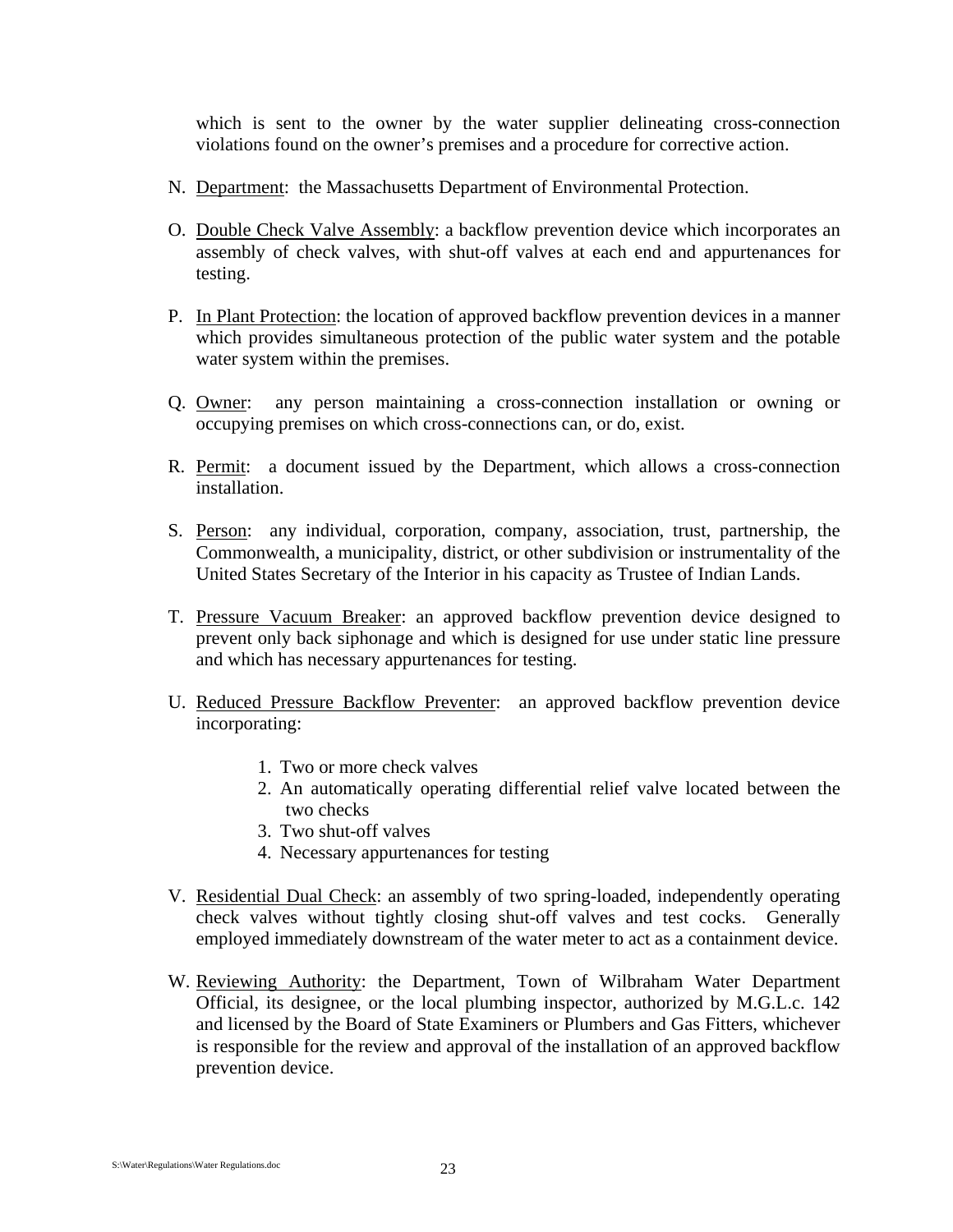#### **V. ADMINISTRATION**

- A. The Commission in conjunction with the D.P.W. Director, will operate an active cross-connection control program, to include the keeping of necessary records, which fulfills the requirements of the state D.E.P.'s cross-connection regulations and is approved by the Department.
- B. The owner shall allow his property to be inspected for possible cross-connections and shall follow the provisions of the Commission's program and the department regulations.

#### **VI. COMMISSION**

- A. On site installations, the Commission will provide on-site evaluation and/or inspection of plans in order to determine the type of backflow preventer, if any, that will be required, and notify the owner of plan approval requirements by the appropriate reviewing authority.
- B. For premises existing prior to the start of this program, or its designee, the Commission will perform surveys of the premises and reviews of as-built plans and issue a cross-connection violation form to the owner detailing any corrective action required, the method of achieving the correction, and the time allowed for the correction to be made. The time period allowed shall depend on the degree of hazard involved.
- C. The Commission will not allow any cross-connection to remain unless it is protected by an approved backflow preventer for which a permit has been issued and which will be regularly tested to insure satisfactory operation.
- D. If the Commission determines at any time that a serious threat to the public health exists, the water service will be terminated immediately.
- E. The Commission shall have on its staff, or shall have a delegated representative, who is a backflow prevention device tester certified by the Commonwealth of Massachusetts.

#### **VII. OWNER**

- A. The owner shall be responsible for the elimination or protection of all crossconnections on his premises.
- B. The owner shall be responsible for applying for and obtaining all necessary approvals and permits for the maintenance of cross-connections and installation of backflow prevention devices, and applying annually for the renewal of each permit.
- C. The owner shall have any device that fails an inspection or test repaired by a licensed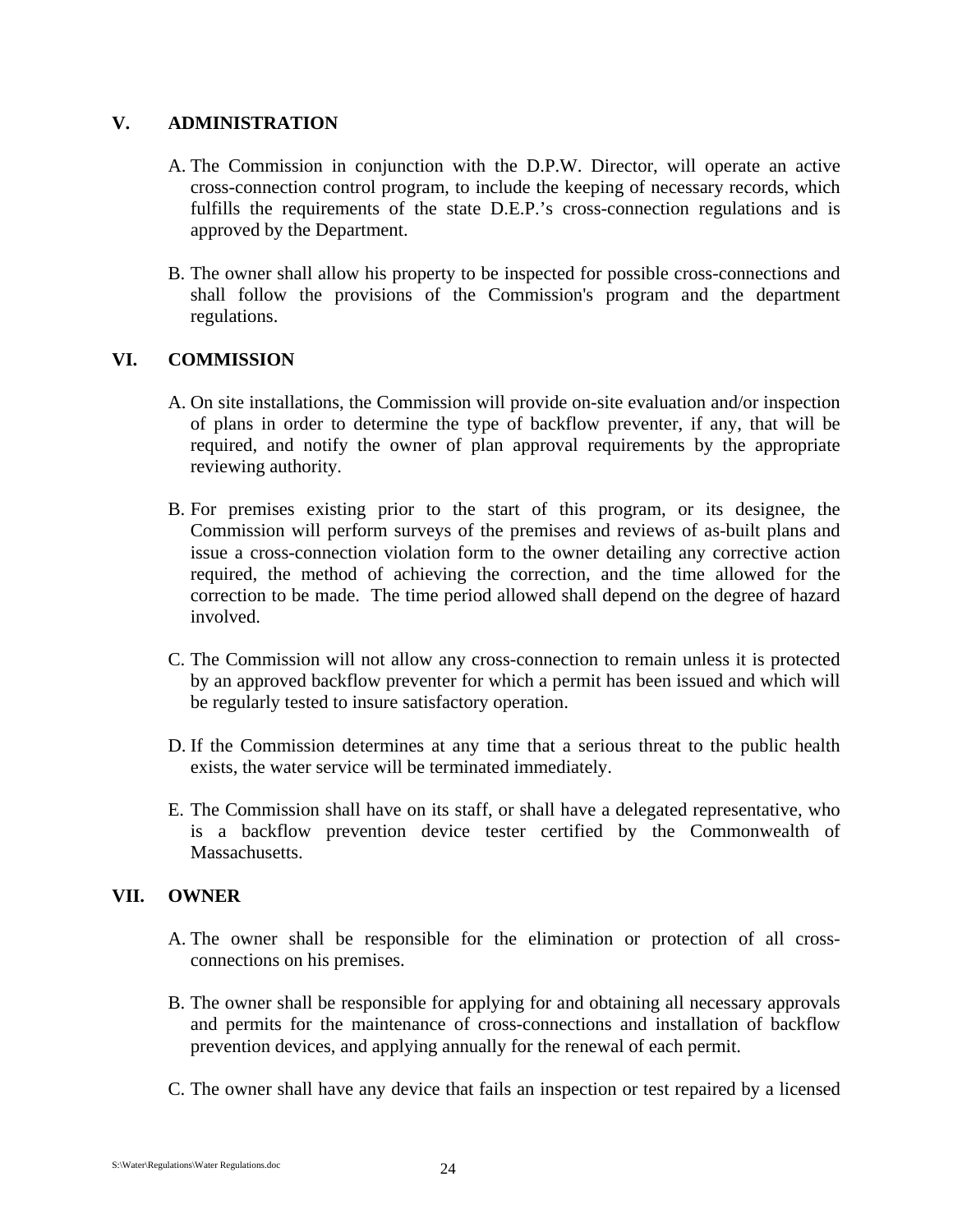plumber.

- D. The owner shall inform the Commission of any proposed or modified crossconnection and also any existing cross-connections of which the owner is aware but has not been found by the Commission.
- E. The owner shall not install a bypass around backflow preventer unless there is a backflow preventer of the same type on the bypass. Owners who cannot shut down operation for testing of the device(s) must supply additional devices necessary to allow testing to take place.
- F. The owner shall install backflow preventers in a manner approved by the Department and the Commission.
- G. The owner shall install only reduced pressure backflow preventers and double check valve assemblies approved by the Massachusetts Department of Environmental Protection.
- H. Any owner of industrial, commercial, residential, or institutional premises having a private well or other private water source must have a permit if the well or source is cross-connection to the Commission's system. Permission to cross-connect may be denied by the Commission. The owner may be required to install a backflow preventer at the service entrance if a private water source is maintained even if it is not cross-connected to the Commission's system.
- I. The owner of any residential premises having a private well or other private water source will not be allowed any physical connection with the public water system.
- J. The owner shall be responsible for the payment of all fees for survey permits, device testings, retestings in case that the device fails to operate correctly, and second reinspections for noncompliance with Commission or Department requirements. All tests must be conducted by a certified tester.
- K. Any owner of a premise that has public water and intends to construct a private well must first get a permit to do so from the public water supplier. Said permit will cost \$50.00 and will require water personnel to inspect the premise after well installation.

#### **VIII. DEGREE OF HAZARD**

The Commission recognizes the threat to the public water system arising from crossconnections. As such, the Commission, whereas it is responsible for the quality of the public water supply, may require a containment device on the water service entrance to any customer who, as a result of unprotected cross-connections, could contaminate the public water supply system.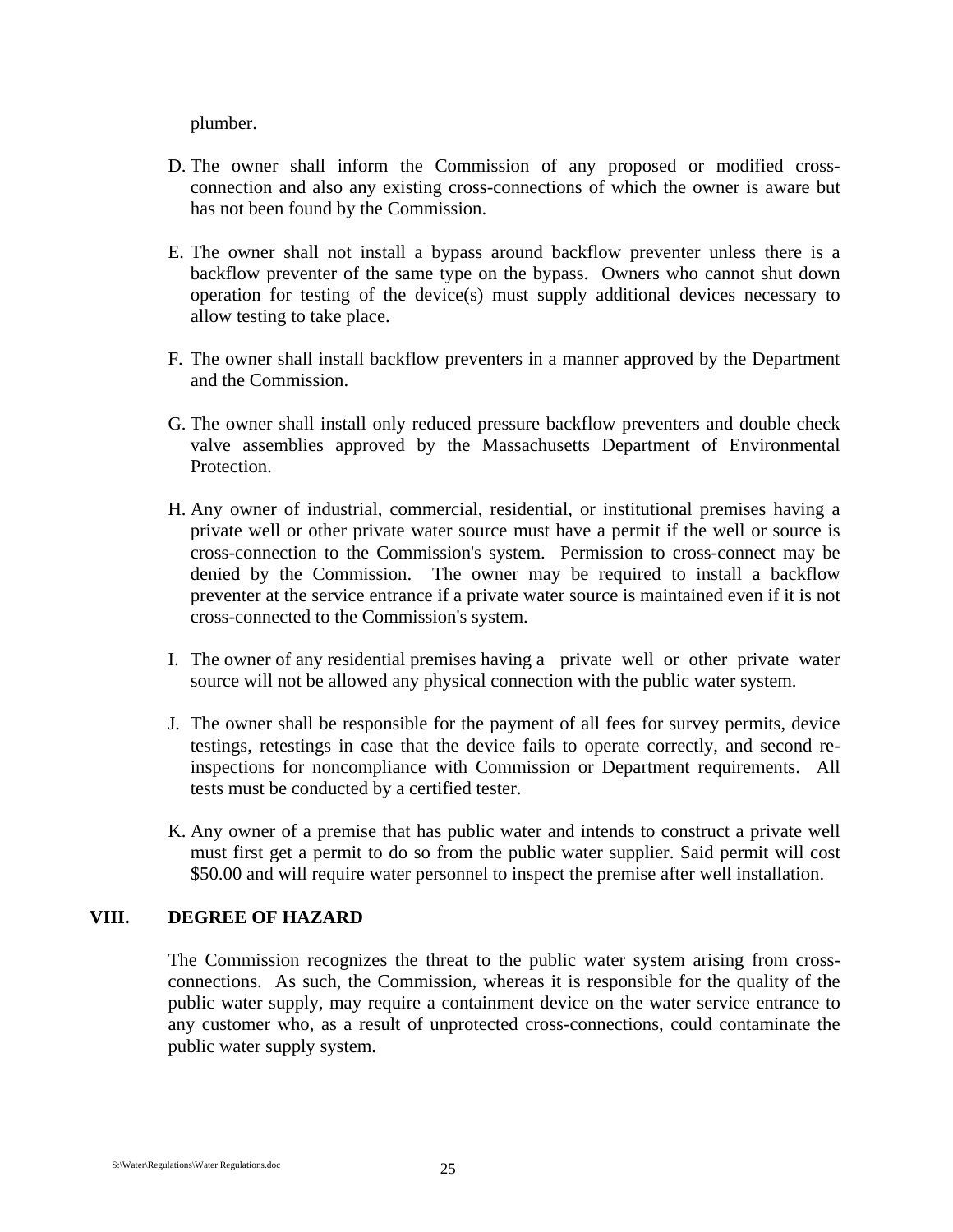#### **IX. ENFORCEMENTS**

The Commission shall not allow a cross-connection to exist with the public water supply system unless it is considered necessary and all appropriate approvals and permits have been issued.

#### **X. EXISTING IN-USE BACKFLOW PREVENTION DEVICES**

Any existing backflow preventer shall be allowed by the Commission to continue in service unless the degree of hazard is such as to supersede the effectiveness of the present backflow preventer or result in an unreasonable risk to the public health. Where the degree of hazard has increased, as in the case if a residential installation converting to a business establishment, any existing backflow preventer must be upgraded to a reduced pressure backflow preventer must be installed in the event that no backflow device was present.

#### **XI. PERIODIC TESTING**

- A. Reduced pressure backflow preventers and double check valve assemblies shall be tested and inspected at least semi-annually by the Commission.
- B. Periodic testing shall be performed by the Commission's certified tester or his delegated representative, who shall be a certified tester.
- C. The testing shall be conducted during the Commission's regular business hours. Exceptions to this, when at the request of the owner, may require additional charges to cover the increased costs to the Commission.
- D. Reduced pressure backflow preventers and double check valve assemblies must be tested by a certified tester as required by D.E.P. Water Department personnel will check devices as required by D.E.P. A fee will be charged to cover the cost of time and material.
- E. Any backflow preventer, which fails during a periodic test, must be repaired or replaced by a licensed plumber. When repairs are necessary, upon completion of the repair, the device will be retested at the owner's expense to insure proper operation. High hazard situations will not be allowed to continue unprotected if the backflow preventer fails the test and cannot be repaired immediately. In other situations, a compliance date of not more than fourteen days after the test date will be established. The owner is responsible for spare parts, repair tools, or a replacement device. Parallel installation of two devices is an effective means of the owner insuring that uninterrupted water service remains during testing or repair of devices and is strongly recommended when the owner desires such continuity.
- F. Backflow prevention devices will be tested more frequently than specified above in "A" in cases where there is a history of test failures and the Commission feels that due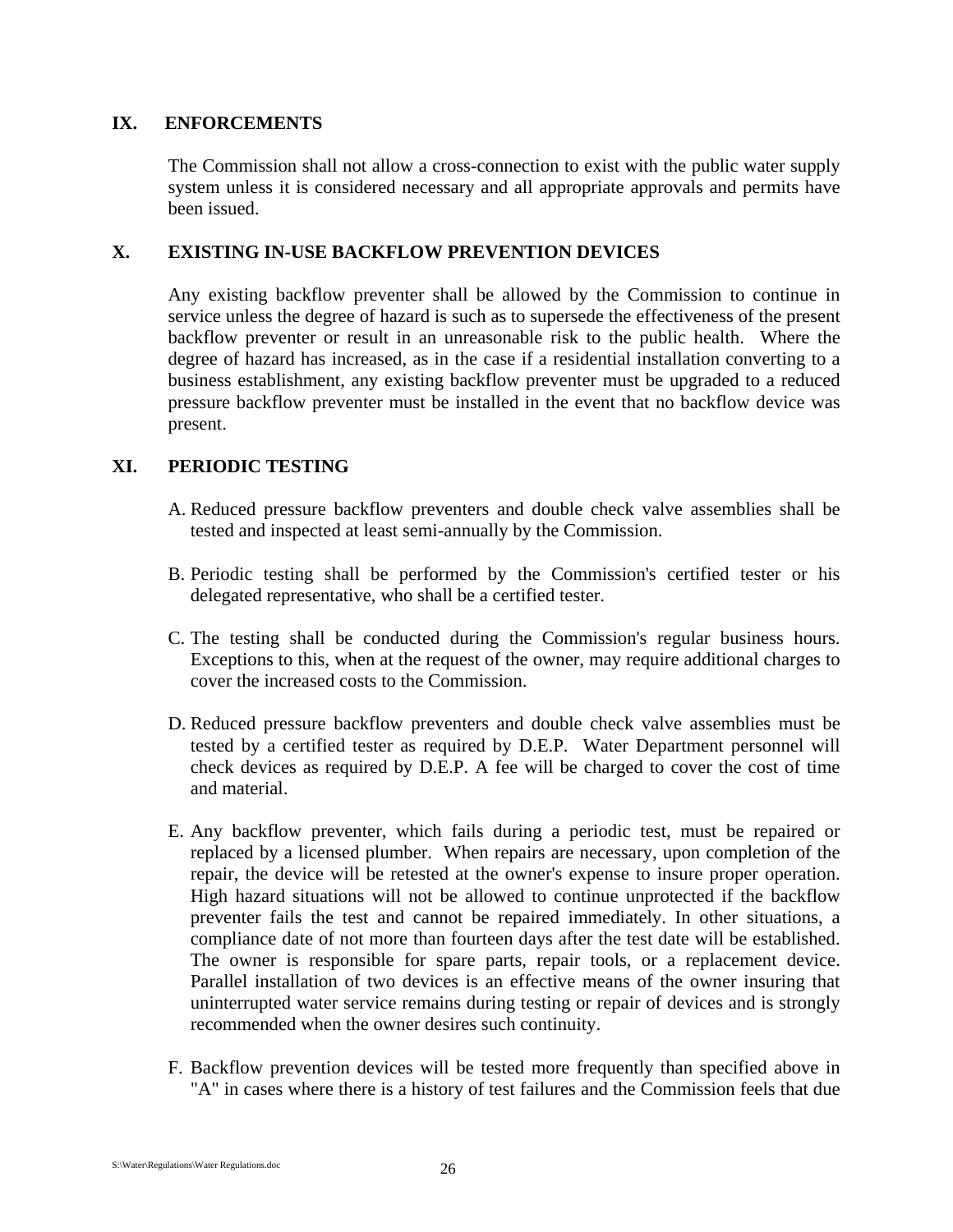to the degree of hazard involved, additional testing is warranted. Cost of the additional tests will be born by the owner.

#### **XII. RECORDS AND REPORTS**

#### A. Records

The Commission in conjunction with the D.P.W. Director will initiate and maintain the following:

- 1. Master files on customer cross-connection tests and/or inspections.
- 2. Master files on approved cross-connection installations.
- 3. Copies of lists and summaries supplied to the Massachusetts Department of Environmental Protection.

#### B. Reports

The Commission in conjunction with the D.P.W. Director, will submit the following to the D.E.P:

- 1. Initial listing of high hazard cross-connections.
- 2. Initial listing low hazard cross-connections.
- 3. Annual update lists off items 1 and 2 above.
- 4. Annual summary of cross-connection inspections and surveys.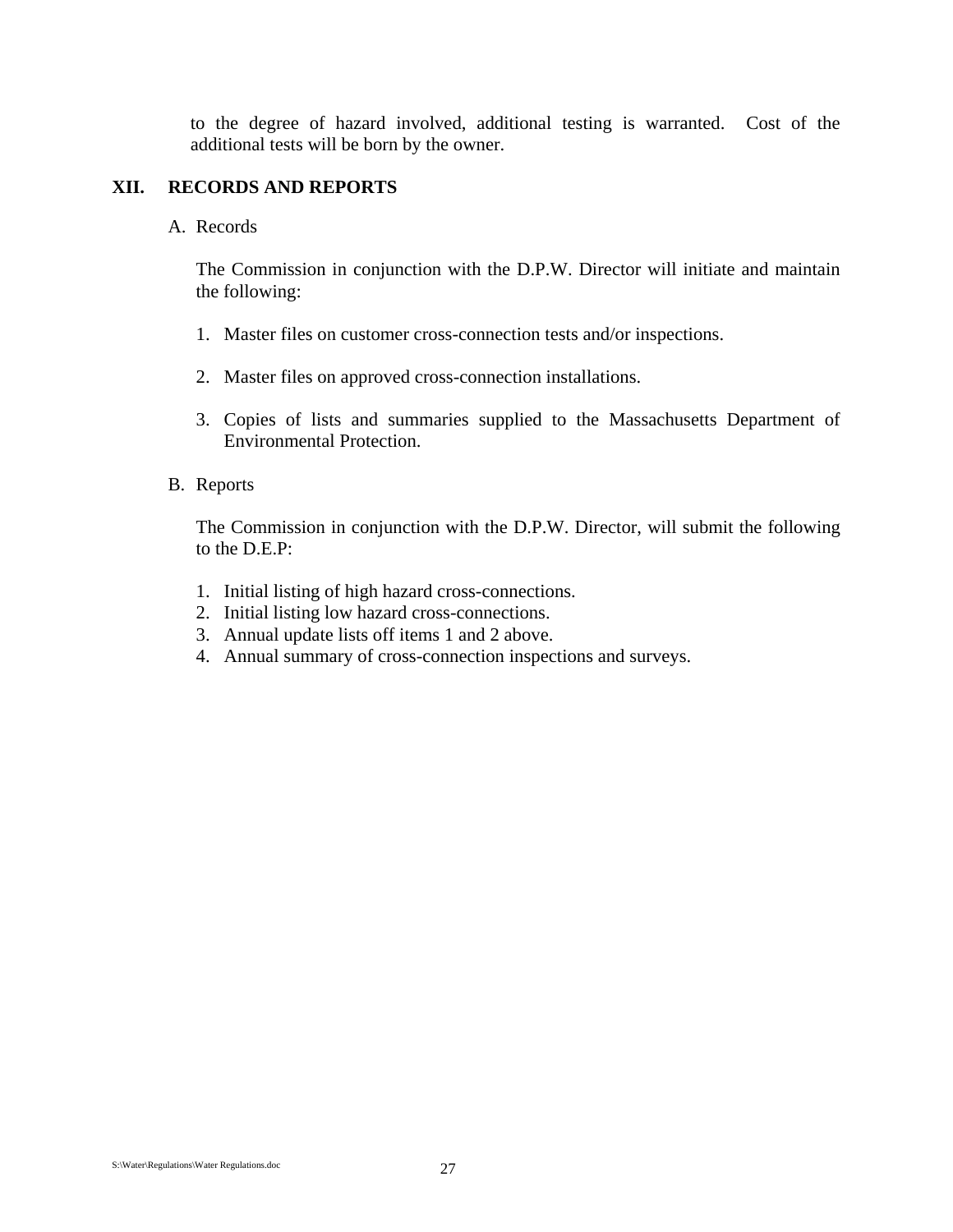## **APPENDIX C WATER DEPARTMENT MATERIAL STANDARDS**

The latest American Water Works Association (AWWA) Standards are to be met or exceeded and require the approval of the Water Superintendent.

(Current as of July 1, 1998)

| <b>DESCRIPTION</b>                                                  | <b>AWWA STANDARD</b> |
|---------------------------------------------------------------------|----------------------|
| Dry-Barrell Fire Hydrants                                           | C502-94              |
| <b>Butterfly Valves</b>                                             | C504-94              |
| <b>Resilient Seated Gate Valves</b>                                 | C509-94              |
| <b>Full Size Ductile Iron Fittings</b>                              | C110/A.2110-93       |
| <b>Compact Ductile Iron Fittings</b>                                | C153/A21.53-94       |
| Ductile Iron Pipe                                                   | C151/A21.51-96       |
| Installation of Ductile Iron Water<br>Mains and Their Appurtenances | C600-93              |
| <b>Underground Service Line Valves</b><br>and Fittings              | C800-89              |
| Disinfecting of New Water Mains                                     | $C651-92$            |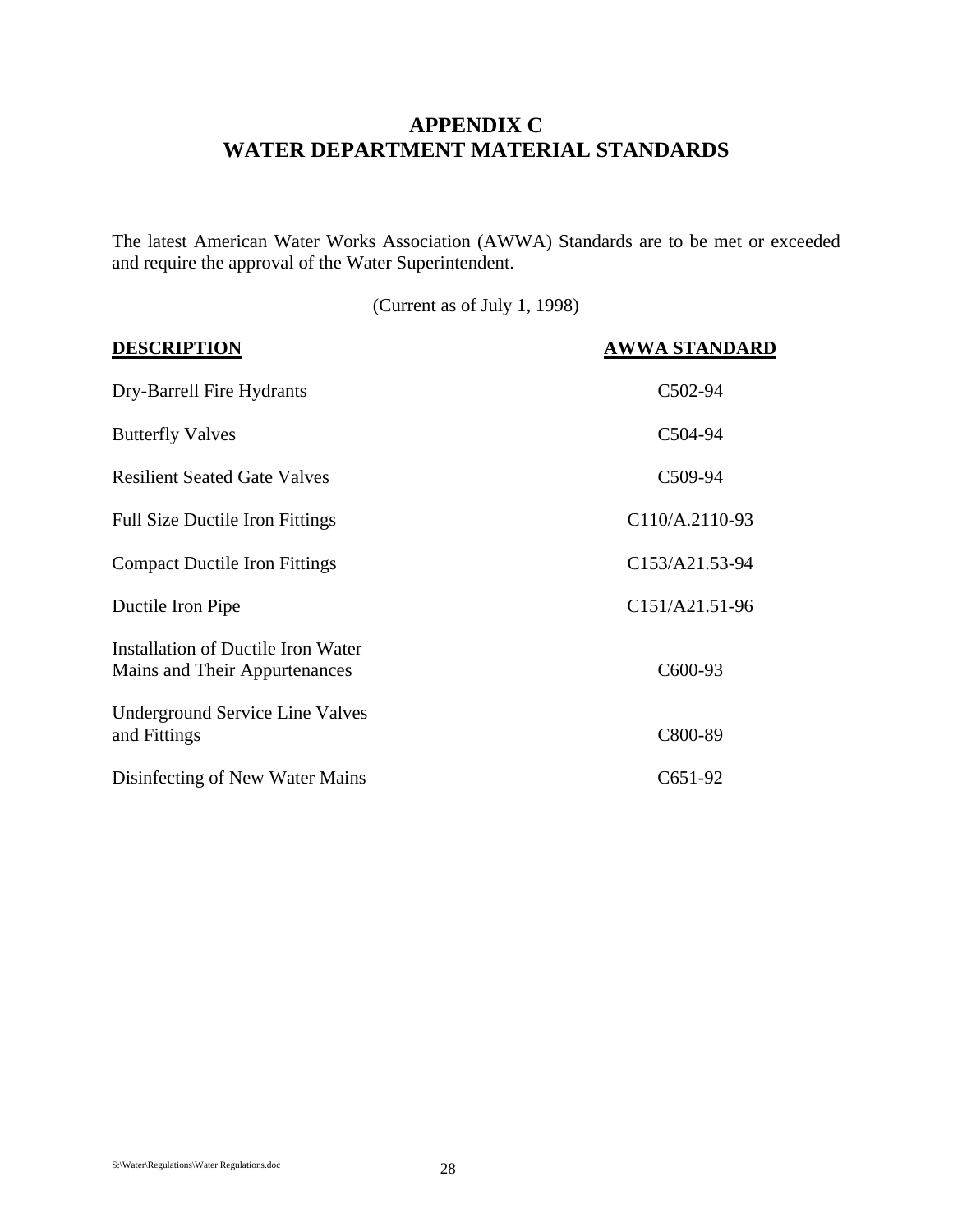## **APPENDIX D WATER MAINS & SERVICES ON MILLER STREET, LUDLOW**

#### A. MINIMUM STANDARDS FOR EXCAVATION

- 1. Plans of work requiring excavation near, under and over water mains and services are to be approved by the Wilbraham D.P.W. Director or Water Superintendent.
- 2. Water Superintendent is to estimate cost to have a Water Department technician at construction site when work is to be accomplished near, under and over mains and services. Those costs are to be prepaid by developer and/or contractor before relevant excavation begins.
- 3. Water Superintendent decides who repairs water main and/or service if a water line is damaged, i.e. Water Department personnel or contractor at site, or others.
- 4. Developer or contractor will have at site one length (twenty feet) each of 10" & 16" ductile iron pipe to facilitate any needed repairs. Water Department will have available any fittings, clamps, and will bill developer or contractor if used.
- 5. All approved plans require three (3) business days notice to Water Superintendent before beginning excavation – including test holes if needed to verify depths. Work is to be planned for a Monday through Friday schedule, excluding holidays.
- 6. Due to higher water consumption and the need for both water transmission mains to be fully operational, no excavation other than test holes are allowed near, under and over water mains from May 15 to September 15.
- 7. Contractor and builder will have a minimum of One Million Dollars comprehensive general liability insurance for significant projects as determined by Wilbraham D.P.W. Director and Water Superintendent.
- 8. The area of work will be marked out by Water Department, indicating all mains, services and water related structures.
- 9. Contractor(s) are required to "hand dig" to locate a marked water main and service when working within three (3) feet of said structure.
- 10. A minimum clearance of twelve (12) inches is required between any newly installed pipe or conduit and a water main.
- 11. A minimum clearance of six (6) inches is required between any newly installed pipe or conduit and water main.

S:\Water\Regulations\Water Regulations.doc 29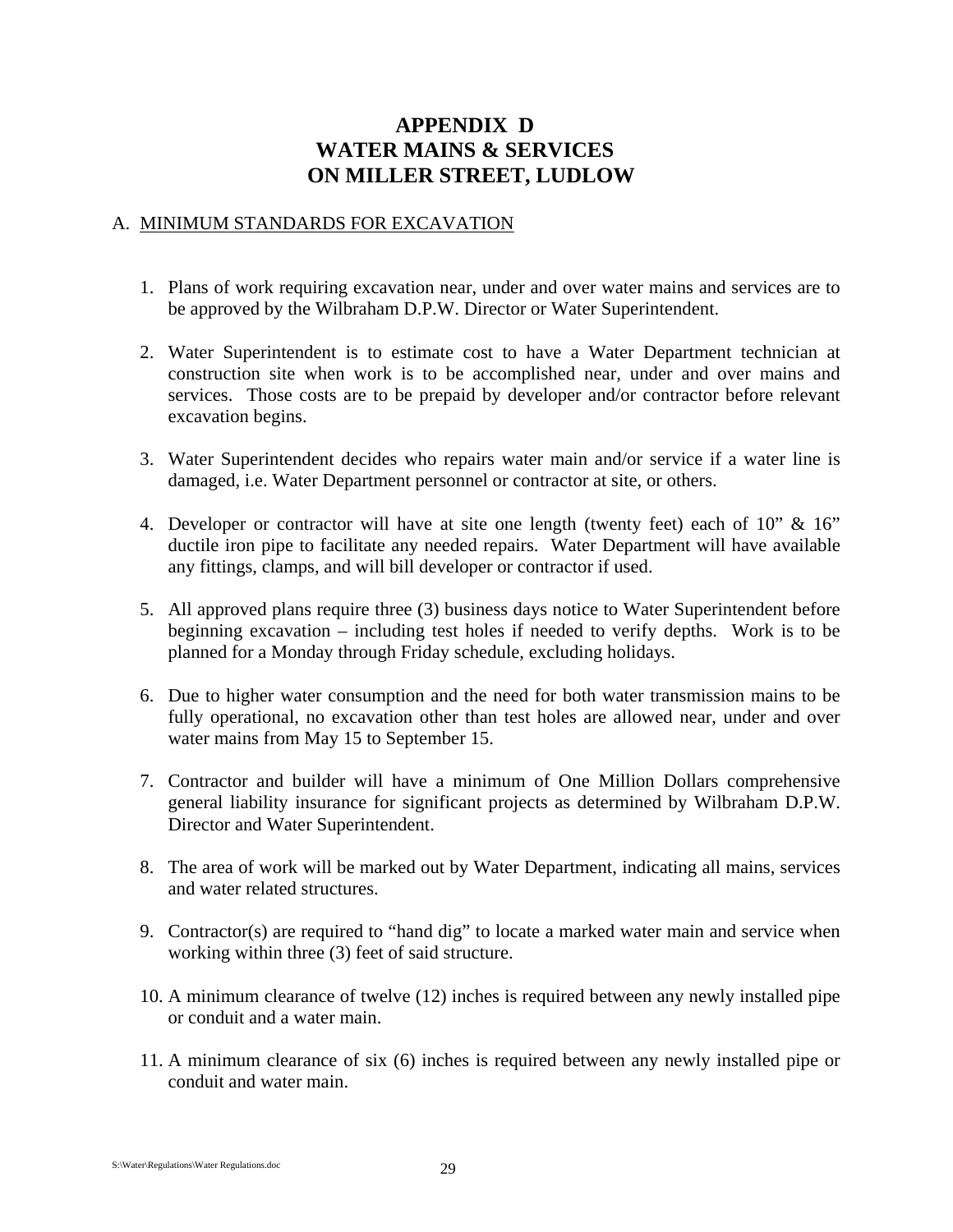- 12. No excavation under existing 16" transite (a.c.) water main is allowed. When installation needs require pipe and/or conduit to be placed under 16" a.c. water main – boring is required.--the use of underground piercing tools (i.e. The bullet, hole-hog, pneumatic gopher,) is not allowed when boring is less than three (3) feet under main--no jetting with water is allowed.
- 13. Excavating is allowed under existing 10" cast iron water main only when flowable fill is to be used as backfill. Flowable fill is to be used in all areas of trench and/or hole that support any weight of water main.
- 14. Excavating is allowed under water service lines when sand backfill is compacted in successive layers not to exceed six (6) inches in depth. No frozen material shall be used as backfill.
- 15. When uncovering a water main and/or service, a minimum of six (6) inches of sand is to be backfilled on top of pipe, before backfilling to grade.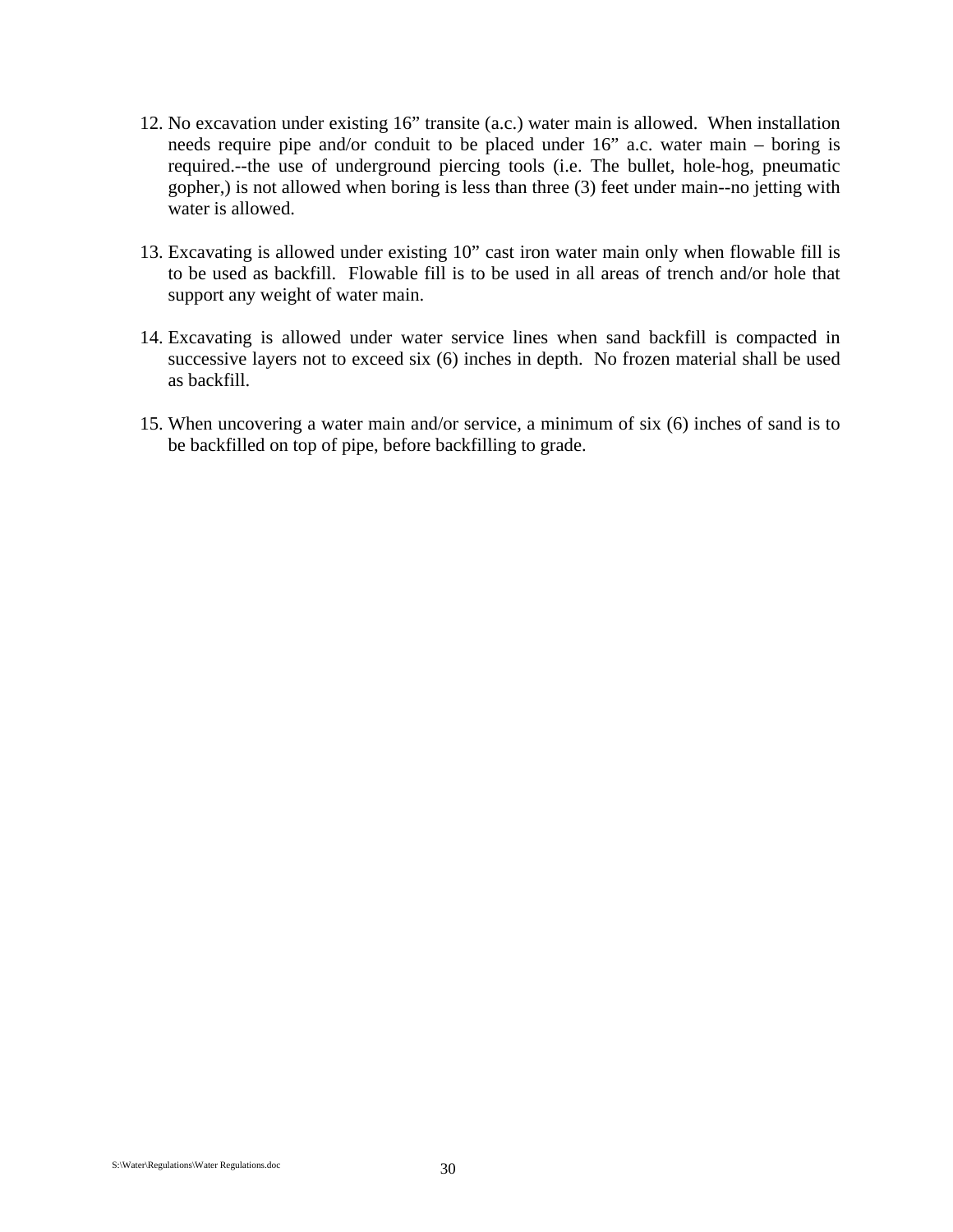## **APPENDIX E LICENSE CONTRACTOR FORM**

NO. DATE:

To Licensing Authorities:

In accordance with the provisions of the Statutes relating thereto, application for a WATER INSTALLERS LICENSE is hereby made by:

(Full name of person, firm or corporation making application)

(Give location by street, number, city and state)

(Phone number of business)

How many years have you been in the business? List any other employment you have had in the past five years.

State in detail how you would lay a water line from the house foundation to the curb box?

Pursuant to M.G.L. Chapter 62C, Section 49A, I certify under the penalties of perjury that I, to my best knowledge and belief have filed all State Tax returns and paid all State Taxes required under law.

Social Security # Signature of Individual or corporation

This license expires on December  $31<sup>st</sup>$  of the same year it was issued.

FEE: \$125.00

Applicant must hold a \$3000 Bond, have proof of insurance and submit a copy of insurance to the Wilbraham Water Department.

Applicant must read the Rules and Regulations for Water Installers and fully understand all Water Department policy as it applies to installing water lines.

Application approved by:

Michael Framarin, Water Superintendent Edmond W. Miga, Jr. P.E. Dir. DPW